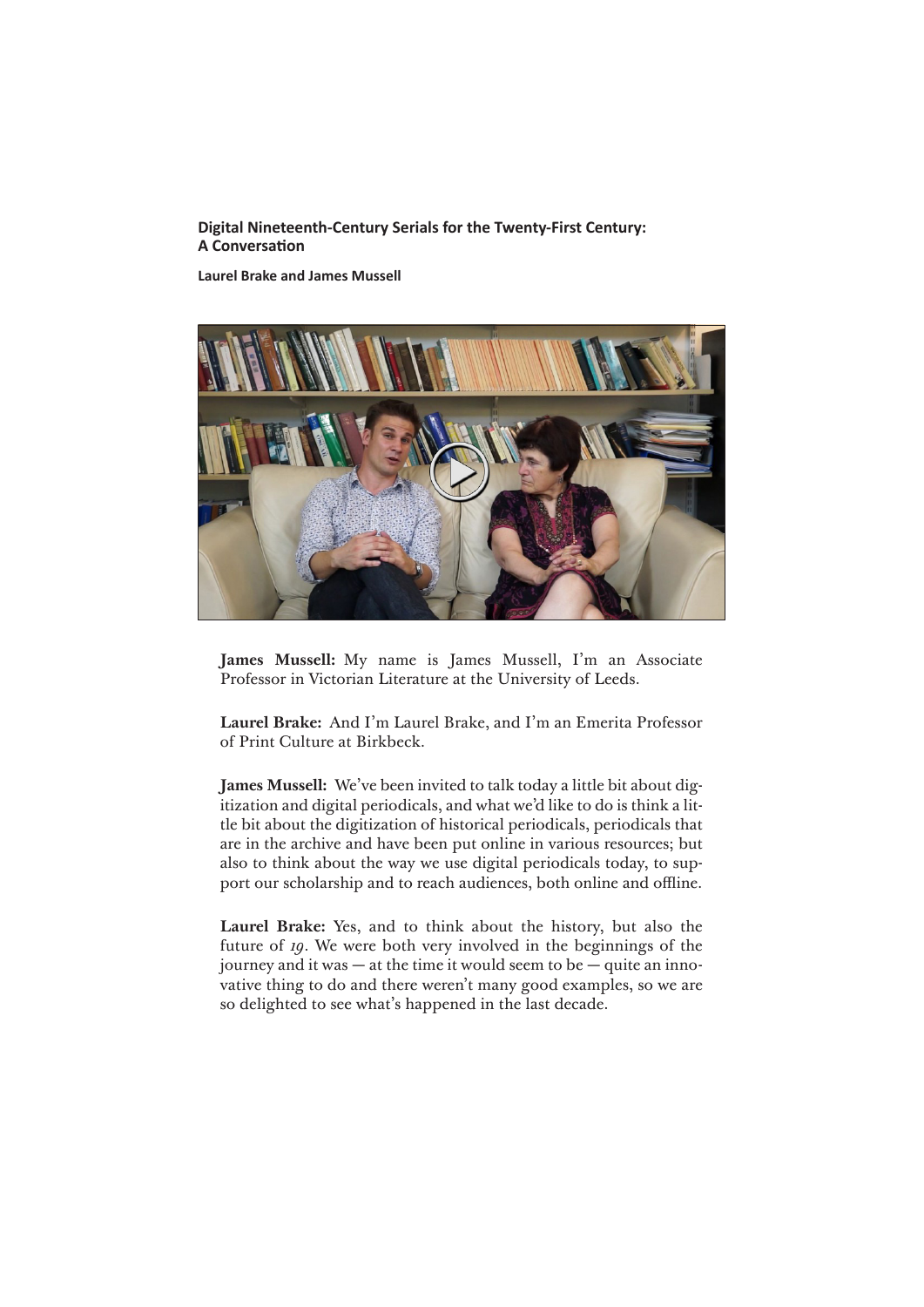#### **Genealogies of digitizing periodicals**

**James Mussell:** So, we'll start talking about digitizing historical periodicals, then we'll move on to *19* a bit further on. Maybe we can start by thinking about some of the challenges that are involved in digitizing periodicals in the archive. What are your thoughts about periodicals in the archive?

**Laurel Brake:** Well, we need to think about how mixed the archive is itself, how imperfect bound issues of single copies of nineteenthcentury journals are. So the task of then remediating them and putting them in digital form is two-fold: it's obviously changing from one medium to another, but it's also the problem of how complete/ incomplete the archive is, and I don't mean only missing journals missing issues — but I mean the fact that most of the advertising has been stripped out and also, for example, sometimes the prelims. So recently, I saw a periodical that had failed and we couldn't find any evidence that it was going to do that, and yet when I looked in the press they all talked about the obituary of the periodical that was included in it, and the reason we didn't see that was because in the archive there was no prelim. So this is lost, unless there is another copy in the archive somewhere else, so one of the things about the historic document is that digitizing historic periodicals means that only one copy is digitized and made available and that copy is bound to be a form of that historic object, so we always need to work between print and digital and we need to, if possible, work between different copies of prints — they are not all, quote, 'the same'.

**James Mussell:** That's one of the things that happens when we — in the digital world — privilege the archive, or we think about it in a rarefied, pure form. Our experience of working in the archive is that it's messy and complicated and often the most valuable information is the most ephemeral, and that only exists maybe on one run and not another run. I guess to me one of the real challenges of digitizing these things  $-$  there's two  $-$  one is you have to know what it is you are digitizing, which means you have to ask questions of this material in the archive and have an idea of what that object is: what is the periodical? what is the issue? what is the volume? what is the run? And then what do you include and what don't you include? what aspects of it are worth recording and what gets left behind? And that's really difficult intellectual work.

**Laurel Brake:** It is.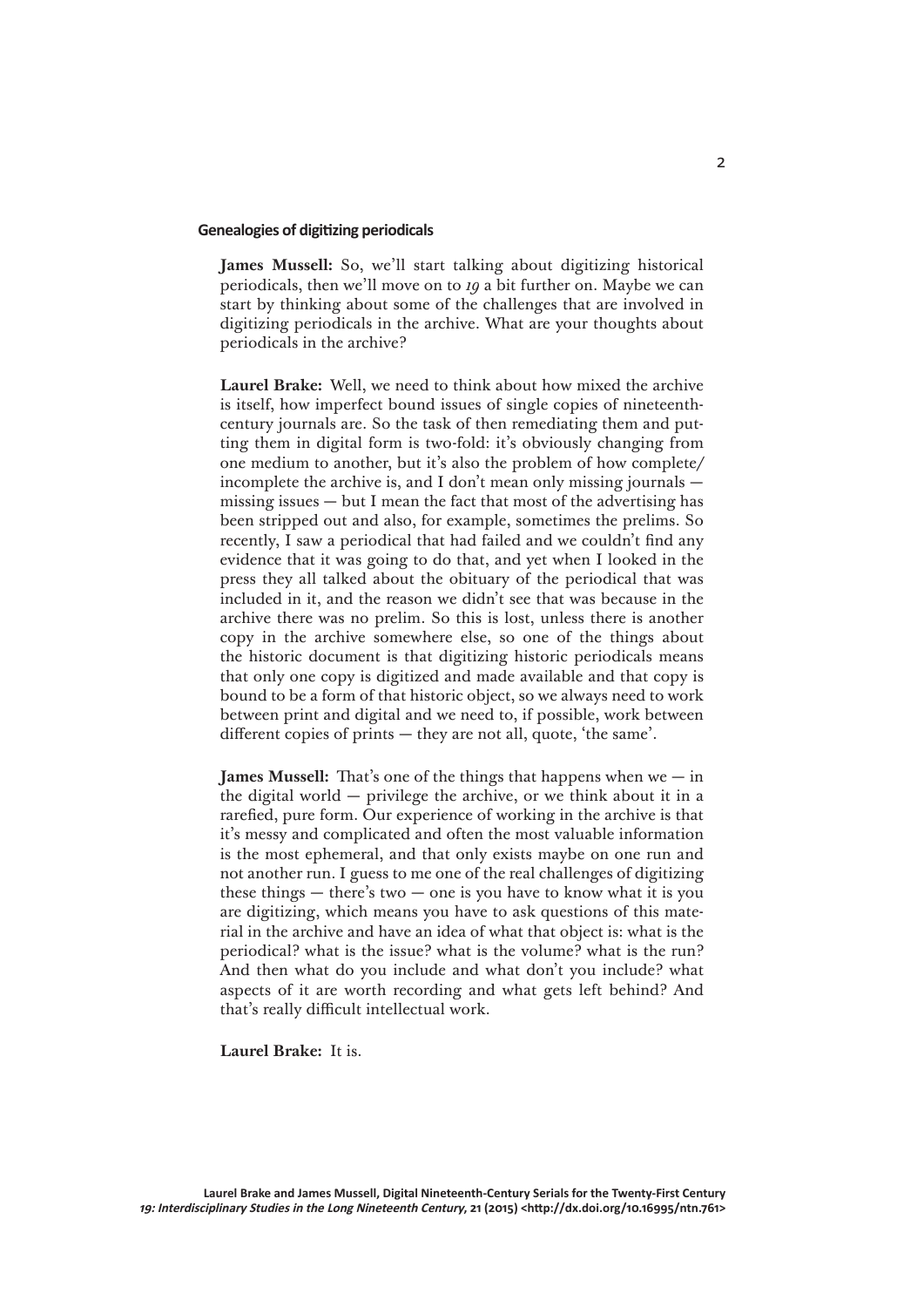### **Nineteenth-Century Serials Edition (ncse): learning by digitizing**

**James Mussell:** We did a project together a few years ago called the [Nineteenth-Century Series Edition](http://www.ncse.ac.uk/index.html) and I think one of the things we learned while doing that project was how little we actually knew about these periodicals and these newspapers — the raw material of our careers, right?<sup>1</sup> And we learned a lot just through the process of having to ask these fundamental questions: what is this stuff? what needs to be saved? what can get left out? how do you remediate?

**Laurel Brake:** Of course, almost all digital copies are taken from volume forms of journals, not issues, and I was looking at a magazine called *Universal Review* the other day and I saw it in Senate House Library and it had no covers. And then I saw it in the British Library and the covers were bright red and it made the whole difference. Now, they didn't have all the covers; they had two bound in at the end of the volume. Now, does the digital project copy the Senate House copy, if that's what the access is, and never know about the British Library copy? And, of course, there is no bibliographical record of which copies have covers, or which have or don't have prelims. I don't think we'll ever find the missing prelims for that periodical that failed, for example, never; I just don't believe it. And we know nothing bibliographically about where single issues lie in the archive. So, ideally, the digital edition of the historic archive would include multiple copies; it would not only seek to fill in, quote, 'the issue that's missing', but it would try to recover illustrations and so on. It's not only about filling in individual issues; it's a matter of trying to see what the penumbra of any single issue is  $-$  as opposed to commercial copies of historic periodicals. If it really was an ideal copy, then we would have a large amount of multiple manifestations.

**James Mussell:** It's difficult, isn't it? That's the second important question, I think, that digitization raises: we don't have a sense of what the archive is as a whole. We have  $-$  in terms of finding print copies of periodicals — various finding resources: we have *[Waterloo](http://www.victorianperiodicals.com)  [Directory](http://www.victorianperiodicals.com)*, which is our biggest list of periodicals; we have the [Wellesley Index,](http://wellesley.chadwyck.com/) which is probably our most detailed account of who contributed to periodicals; we have the British Union Finding List, which is an old document now, which lists extant runs of periodicals, but we don't have a good idea of what's in all of the different archives that are out there. In many ways it's easy to think of the archive as

<sup>1</sup> All hyperlinks in this interview were accessed on 11 November 2015.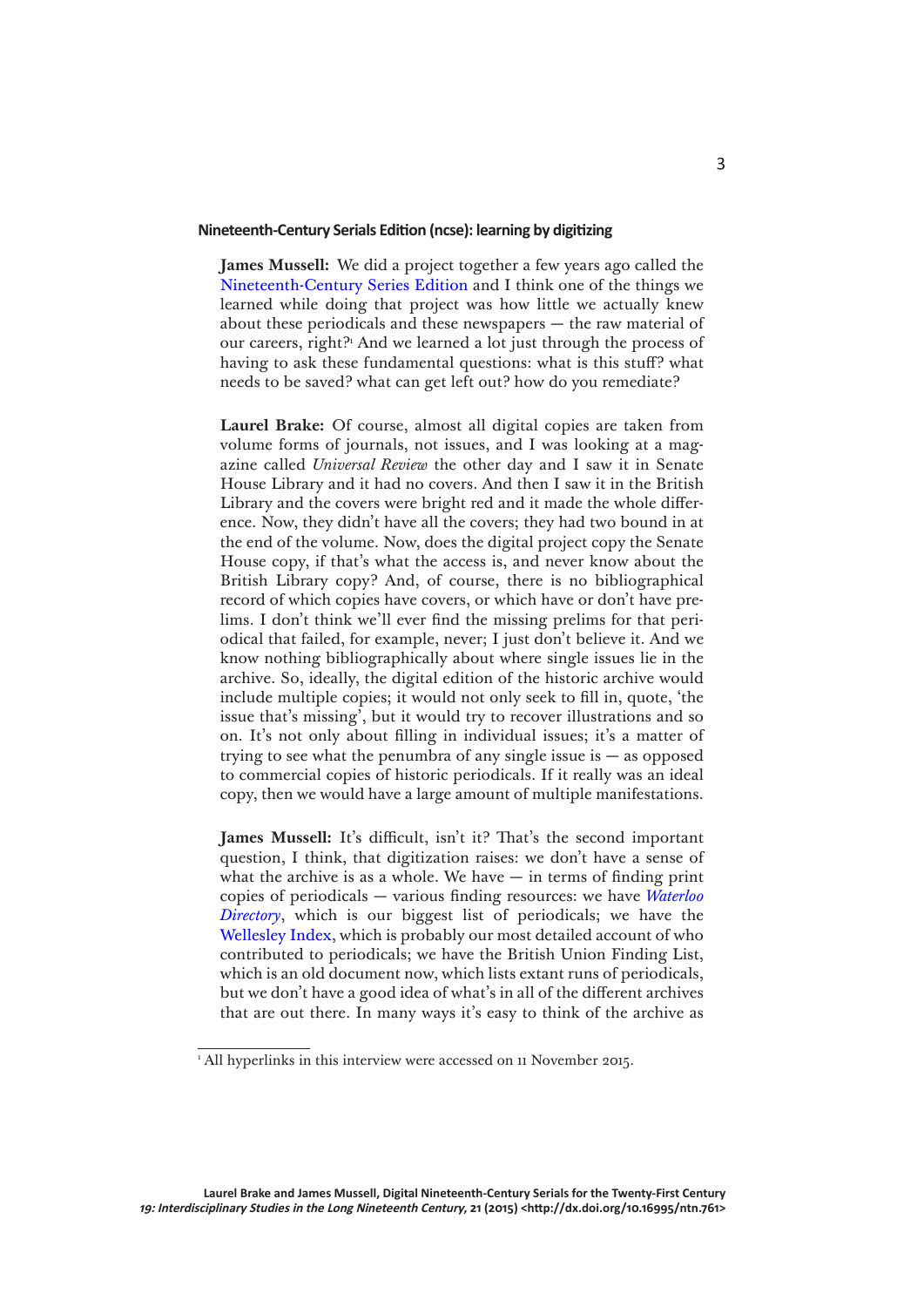the pure source, but it's also a bit of a mystery: we don't know quite what's in it, what's waiting to be found.

**Laurel Brake:** There is something called the *Newspaper Press Directories*, which are annual volumes that list whatever appears in the media in any single year, and, of course, they do provide us with a snapshot annually for a hundred, for seventy-five years, for the period. But, it's true, we don't know what's in the archive, and the only portion of the archive that is digitized in nineteenth-century historic periodicals is less than 1 per cent. Say there are fifty thousand copies, individual titles, separate titles, which is what John North from *Waterloo* has calculated. We have less than 1 per cent of that: 400 titles, something like that, have been digitized. So there is this huge proportion of the historic archive that is not available: it's only geographically, specifically available where it's held.

**James Mussell:** And that print archive itself is incomplete. As you are saying, all these issues exist in multiple formats; they've been captured at particular points in their lives; they've been transformed when they've been made part of a broader collection. So all the time we are talking about periodical studies, we are talking about studying things that no longer exist or we can only posit; and people, when they write articles, talk about a particular issue of a journal. But what people usually mean is the issue of that journal that's bound in one particular volume, somewhere in a very specific archive, but a lot of that bibliographical information is cut off in a kind of shorthand. We pretend we are dealing with the press as it was, but we are dealing with the press as it is now, today.

**Laurel Brake:** The remains.

**James Mussell:** The remains.

**Laurel Brake:** The remains, I think that's right.

### **The incomplete print archive**

**James Mussell:** Maybe you could say a bit about some of the physical constraints that make digitizing these things difficult. So, the archive is big, first of all, isn't it? It's huge.

**Laurel Brake:** Unfathomable. We don't know what the archive is.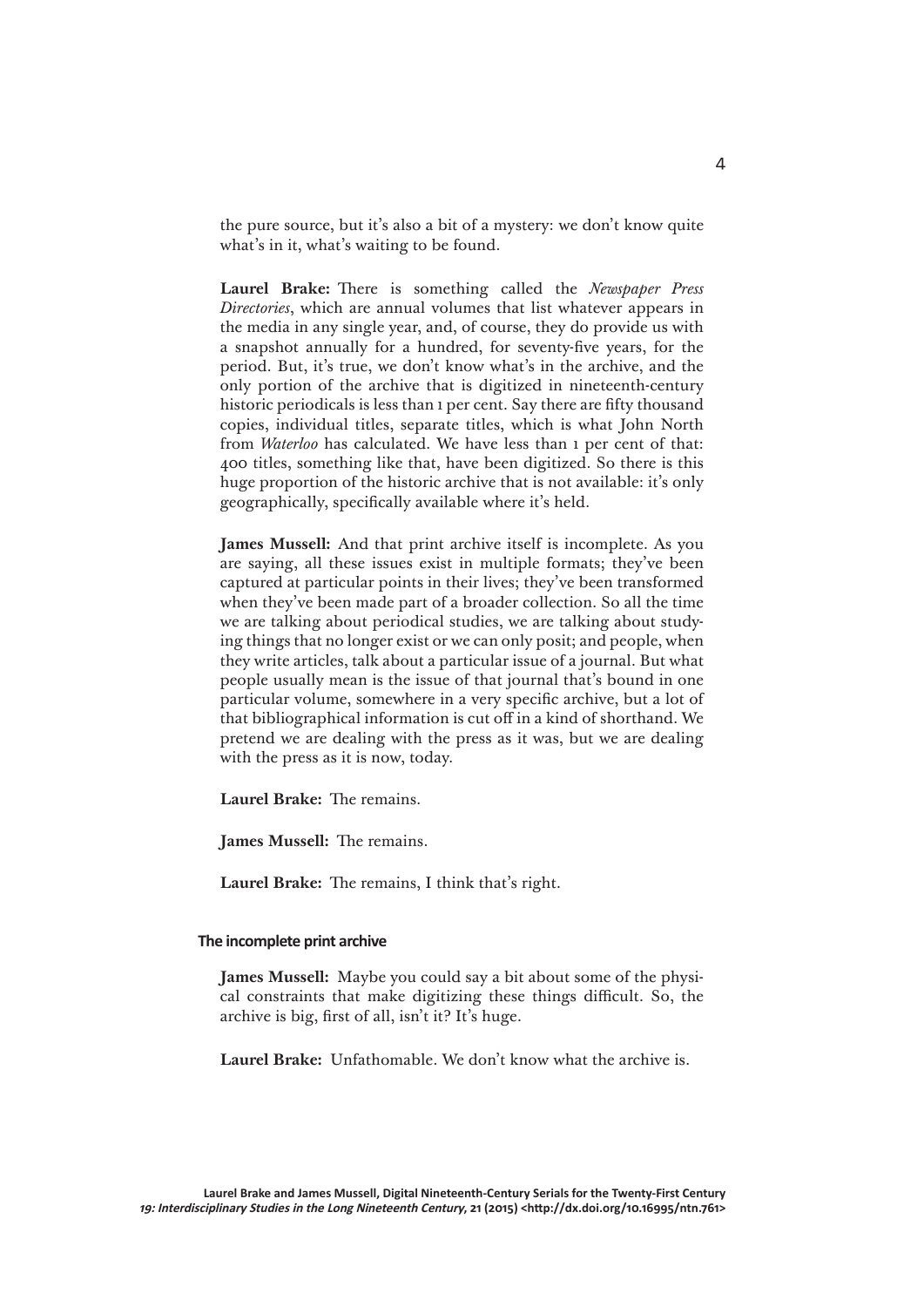**James Mussell:** So there is a lot out there to be digitized and people who come with these projects have to decide which specific titles to include and which to leave out. The other issue, I guess, is that the runs are often fragmented, there are portions of runs in various places and we found in ncse that we had to piece together some of our periodicals: the *Tomahawk*, I think, was one that we sourced and we used hard copy for some issues and then microfilm copies of other issues, because we couldn't find the hard copy of that microfilm which was filmed from, so there is a kind of reconstruction that goes on too.

**Laurel Brake:** And the digital format is the latest reconstruction, right? You know, it's comparable to the volumes that the libraries and the publishers published.

**James Mussell:** I'm very keen to move away from the idea that the archive is a fixed and bounded entity, a pure source of historical research. It's an interpretation in its own right and then every time people return to the archive and do things in it, every return leads to new ideas and new ways of conceiving the past. And some of these digitizations — it seems like it's a new step or remediation of archival materials, but archives themselves remediate their content.

**Laurel Brake:** All the time. And we see that, for example, in the way in which nineteenth-century periodicals often escape from the date stamp by producing pamphlets; or they produce illustrations that they then reproduce for independent circulation; or they decide that they will take a particular section and reproduce it as a guide to the Great Exhibition. So there are really very canny and persistent strategies of the publishers to recirculate the material at the time; and in the next six months they produce volumes, and then in a year they produce volumes, and they want those volumes to go into libraries. And when they produce them in the volumes, they strip the adverts out, so the idea that periodicals are ephemeral is not altogether reliable, I would say. The publishers have a lot of strategies about how to reproduce them, not least in volume library editions.

**James Mussell:** Yes, so there is a difference. Even periodicals have different relationships with time and being memorialized in that way. And different parts of the same periodical also have a different relationship with being memorialized, so the contents  $-$  the insides  $$ are designed to be kept, maybe, whereas the wrapper is designed to be stripped away. And then different types of contents are packaged to circulate in different networks, circulate over different portions of space, some parts of periodicals are designed to be reprinted and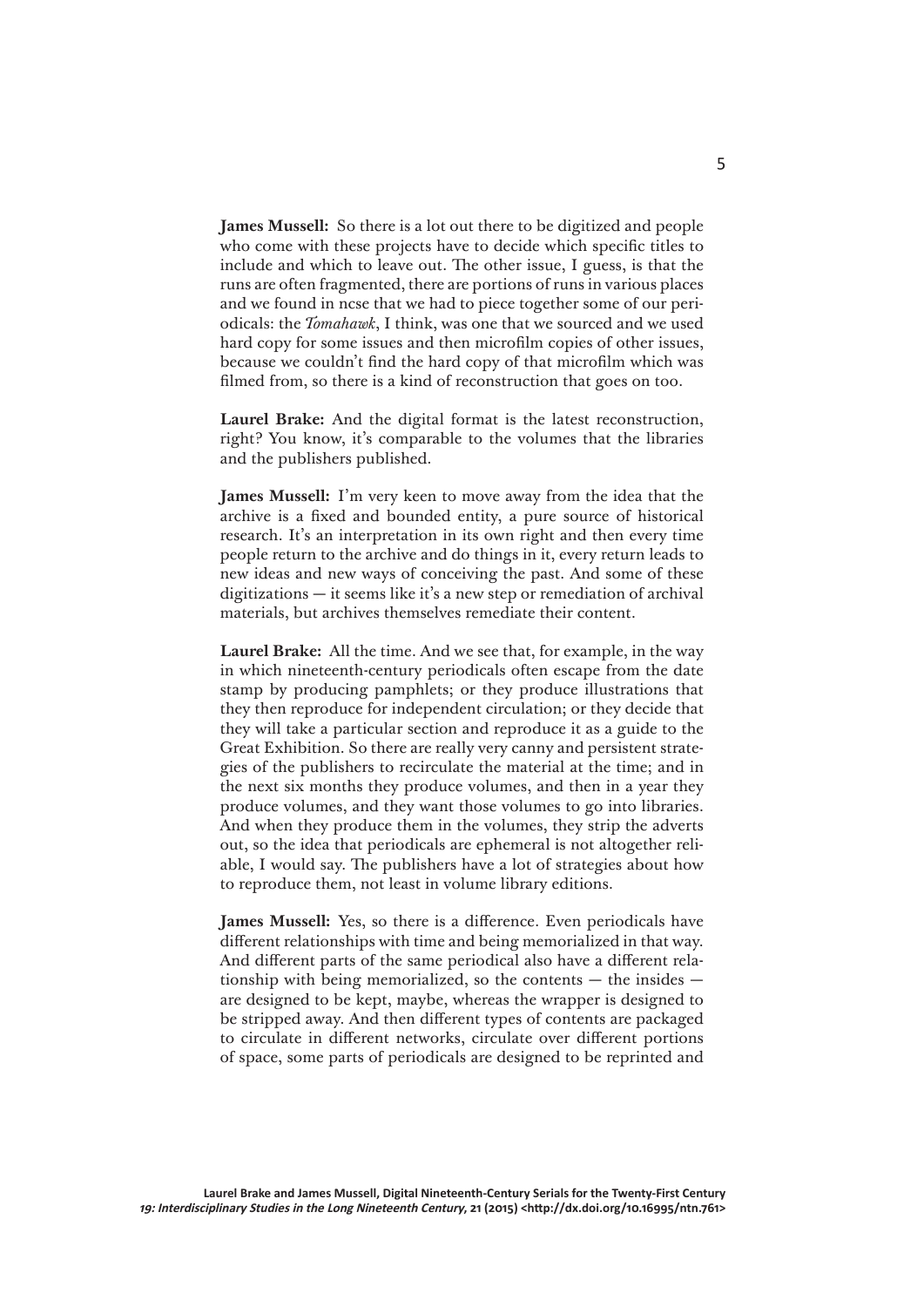copied elsewhere. The content in the object isn't bounded by that object, it's in many cases designed to go…

**Laurel Brake:** Fall apart, yes. I mean the centre holds, because regularly there is an issue  $-$  monthly or weekly or daily  $-$  of the journal, right? — which readers come to rely on in terms of a rhythm. But the fact is it splits apart in all kinds of ways and it's perpetuated and it disappears.

**James Mussell:** And even then rhythm is complicated, so we know the multiple editions of one of our titles, the *Northern Star*. We found that there were at least three, sometimes four, editions every day, but in the British Library holdings we found eight copies that were kept and we never could quite work out whether those were eight separate editions or four separate editions plus a few spare copies. Nonetheless, the library decided to keep them all, so we thought we should digitize them all, when we came to it, to remember that act of previous remembering by the library, which obviously thought it was important to keep these eight distinct copies. We had conversations at the time where people said, 'Well, why do you want eight copies of the same thing if only one or two articles are slightly different?'. But to us those were the telling differences.

**Laurel Brake:** The publication came from Leeds, but it was circulated in London and Ireland, if you recall, and then there was a Welsh edition. So it was very interesting, and, however imperfect and uneven that archive is, we want to show the raggedness of it, of what survives, for sure. I agree with you that the date stamp is an irregularity or, it seems to me, not any longer a fantasy we should be entertaining. I think that's right, I think that's right. The question about digitization, however, does not meet the problem we had of geographically specific located archives, because we now have this small number of digitized texts, which of course is almost more than we can bear, and we have printed so many to have them accessible in that way, except they are only partially accessible. They are behind paywalls and that's a real problem, and some of these are so successfully behind expensive paywalls that they are hardly seen at all.

### **Behind paywalls**

**James Mussell:** In many ways the paywall — the conditions of access of periodicals — works against one of the great benefits of digitization.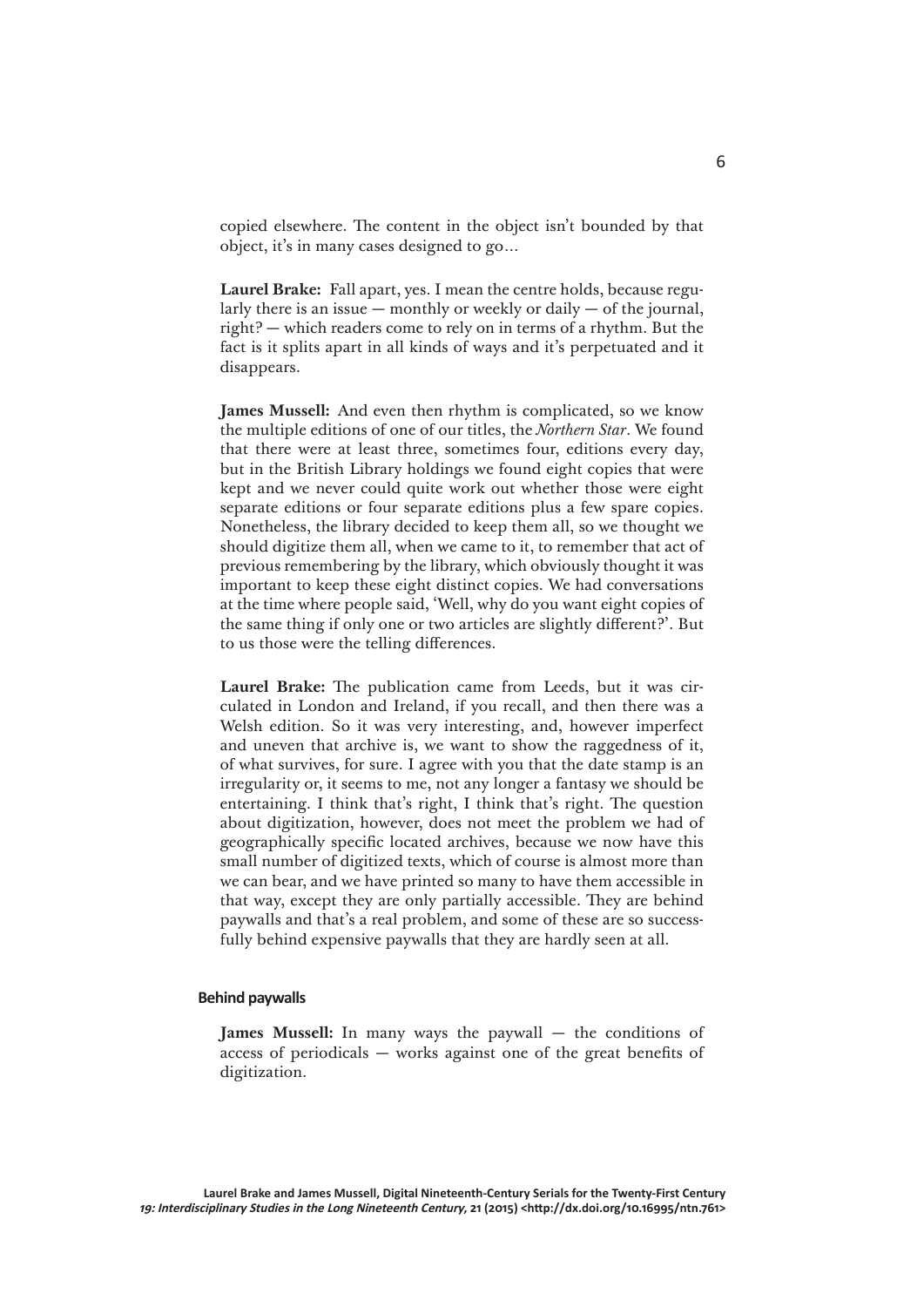**Laurel Brake:** Absolutely.

**James Mussell:** Sets this content free from the structure of the archives, that the periodicals are contained within.

**Laurel Brake:** That is such a sadness, really. I think that's right. And the other interesting difference in distribution between print periodicals and digitized ones is that mostly these periodicals on digital platforms are only available through institutional access. In other words, these publishers do not sell to individuals and that's quite an issue, it seems to me. Some of them are beginning to sell to individuals, but it's quite rare still, and the publishers refuse to deal with the individual reader.

**James Mussell:** So you were saying that paywalls are a barrier to access, but also one of the ways in which these resources can finance themselves, because, as we found out from ncse, digitization doesn't come cheap. There is a cost, and the cost is both for the work of the actual digitization, the scanning, it's all the processing, and also the editorial work as well is quite labour-intensive. I wonder if we could spend a minute thinking about the different types of digital resources that are available to us and how they differ. You mentioned that some were sold to libraries on a subscription model and then some were sold for individual users to use. So the *[British Newspaper](http://www.britishnewspaperarchive.co.uk/)  [Archive](http://www.britishnewspaperarchive.co.uk/)* is a good example of the latter, which works on sole subscribers, but do you think those funding mechanisms affect the way they present periodicals?

**Laurel Brake:** Yes, I think they do. It's a very interesting history about how these two models originated. It seems to me that *British Newspaper Archives* came from the British Library, and very soon after the British Library began to digitize its own collections, they clearly decided they couldn't do it themselves. And so they began to work with corporate groups, didn't they? And the people who produced the *British Newspaper Archive* are now the British Library's chosen party, and their interest publishing-wise is ancestry. Clearly their choice of what to digitize has to do with the wealth of information possible for people who are interested in families and genealogy, and so a lot of titles that scholars might wish to produce through digitization do not fall within their preferred remit. Whereas, some of the other publishers — the bigger publishers like Gale and Cengage they have extant microfilm and nineteenth-century stuff was out of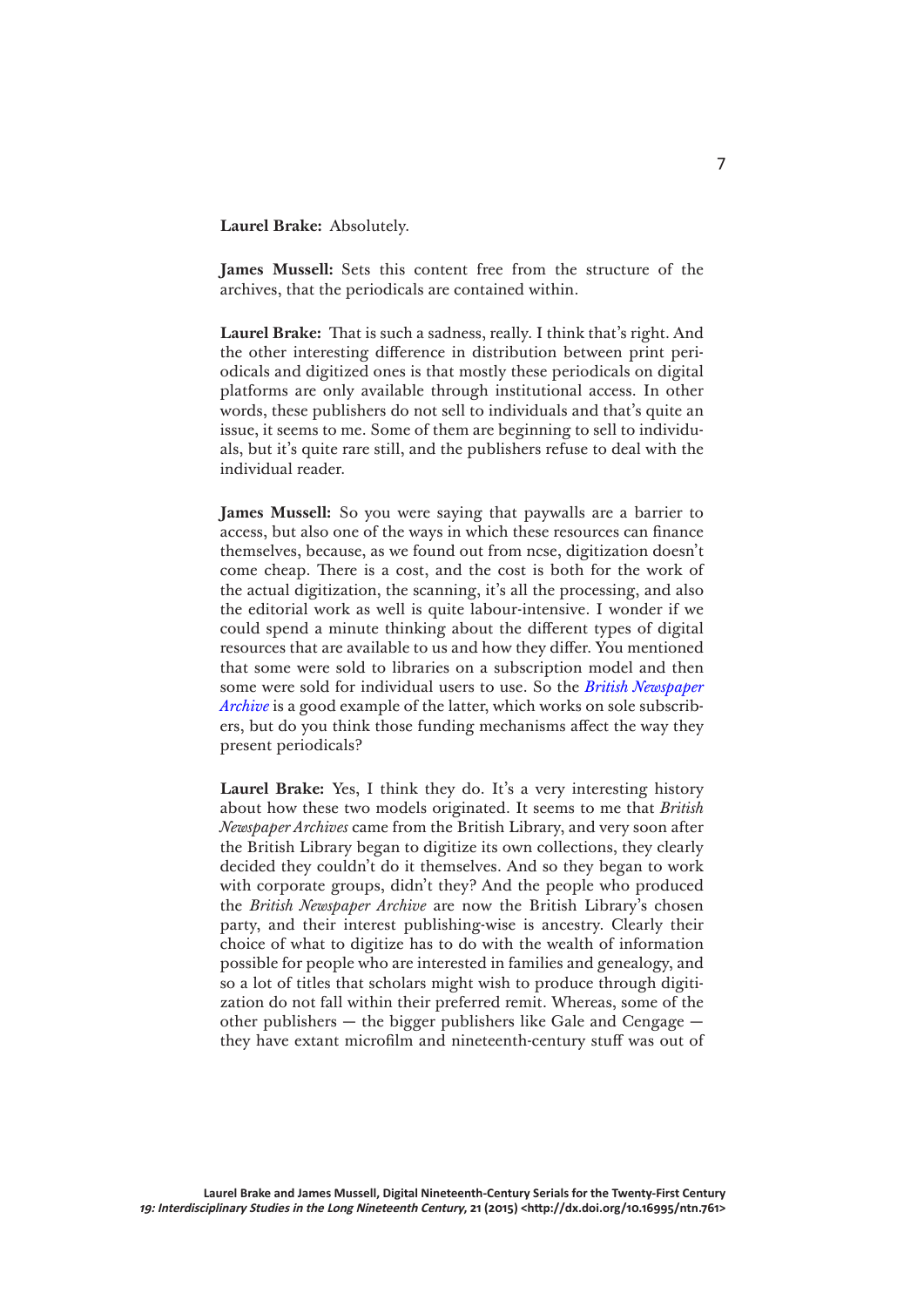copyright, and so they used extant microfilm. And, of course, those microfilms were filmed decades ago, so the choice of text wasn't anything to do with best practice; whereas I think for the *[Times Digital](http://gale.cengage.co.uk/times.aspx/)  [Archive](http://gale.cengage.co.uk/times.aspx/)*, which is one of the first projects of digitization of historic periodicals, they were working from sheets, and they were trying to do the best possible at the time they did it.

**James Mussell:** It was interesting. There are different criteria for selection for what gets included and what doesn't get included and there have to be some criteria of selection, specially given what we say about the archive, the abundance of stuff there is yet to digitize and the way that academic fashions change as well. There were some no-brainers: if you are going to digitize a newspaper, *The Times* is a good one to start with, but when it comes to periodical press you could follow the Wellesley, maybe, and get those Wellesley titles involved. But, as we know, there are all sorts of assumptions about what are the most important titles in the period. It was interesting to think about how the intended users of these archives shaped what gets included in them, but also how they are presented within the archive. So, the *British Newspaper Archive* has quite a nice browsing mechanism: you can scroll through it; it presents individual issues as individual issues; and you can zoom in and out of the pages. Whereas the ProQuest and the Gale resources are a bit more database-like and so they resemble a library catalogue with a simple search and an advanced search. It asks a lot more of its users, actually, that kind of resource.

Laurel Brake: Oh yes, it does and it's very vexing about the way in which it presents individual issues. It does a hilarious thing: they organize the contents alphabetically. They don't reproduce the issue in the sense that you wouldn't see the first article first or the prelims first for that matter. You might see them twelve items down, depending on their alphabetical title place. So to reconstruct, if that's what you want to do — maybe you don't want to do that — but if you want to read an issue as a text, for example, it's difficult to do in some of the historically produced archives, like we had first in *[British Periodicals](http://www.proquest.com/products-services/british_periodicals.html)*.

**James Mussell:** It is, isn't it? and I think that shows that perhaps we are in the minority in terms of what we want to do with these periodicals. I think what most users want is just to find articles about stuff: they are interested in a topic, they want to throw in some keywords, and then get articles that are relevant, that apply to those keywords. Whereas you and I are interested in the objects themselves that are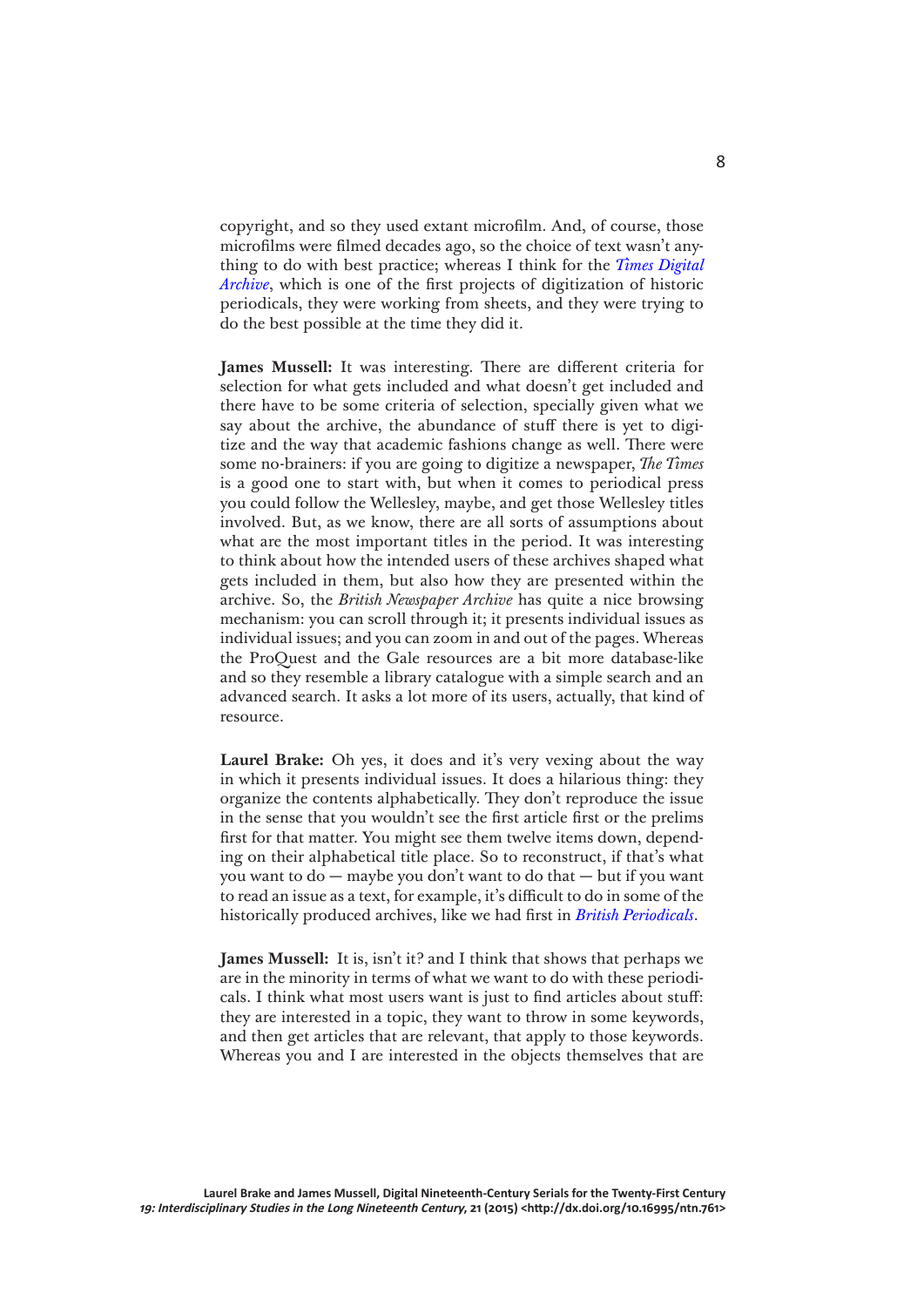beneath this process. But, anyway, to square those two things it seems to me is to understand the process of digitization, to understand the stages that this material has gone through and all those choices that have been made about how to digitize it, how to structure it, who the people that have done that think are going to use it. You need to have that history  $-$  that bibliographical history  $-$  of the digital resource, to recover the absent object that it's been based upon.

**Laurel Brake:** And it seems to me that one of the things that we see with those alphabetical lists is the disconnect with the scholar. Because, of course, at that time when they first did *British Periodicals*, their target audience was us, it was academics, for sure, and if anybody ever asked us, we would have said to them, 'Don't do it that way, that doesn't make much sense.' But the other thing that's happened, the nineteenth-century press was one of the earliest available out-of-copyright materials, and so ten years ago these publishers were very interested in us, and they came to a lot of conferences, and so on. But, one of the things that's happened in the course of this, is that periodical studies or media history have come into their own, so there are more of us now.

**James Mussell:** There are.

**Laurel Brake:** There are more of us. However, although there are more of us, there are many more people who want items, individual items, and they are searching for results. One of the things the archives should do it seems to me  $-$  the digital archive  $-$  is to offer them the material in such a way that they are conscious of where it's coming from, what that means, what its position is in the paper. If necessary, if possible, a title page and a cover  $-$  it would be wonderful to have a  $cover - it$  would be wonderful to have them in paper, in colour. The digital archive, of course, was in black and white, and that will change.

**James Mussell:** But that's often due to microfilm…

**Laurel Brake:** It has to do with microfilm. So fresh filming is a real desideratum it seems to me, if it means that we can in some way make the digital object attractive, and so that it is a facsimile in some sense and that it trails its history, its visible history, and it should encourage people to look into the trail of iterations, of which the digital is one.

9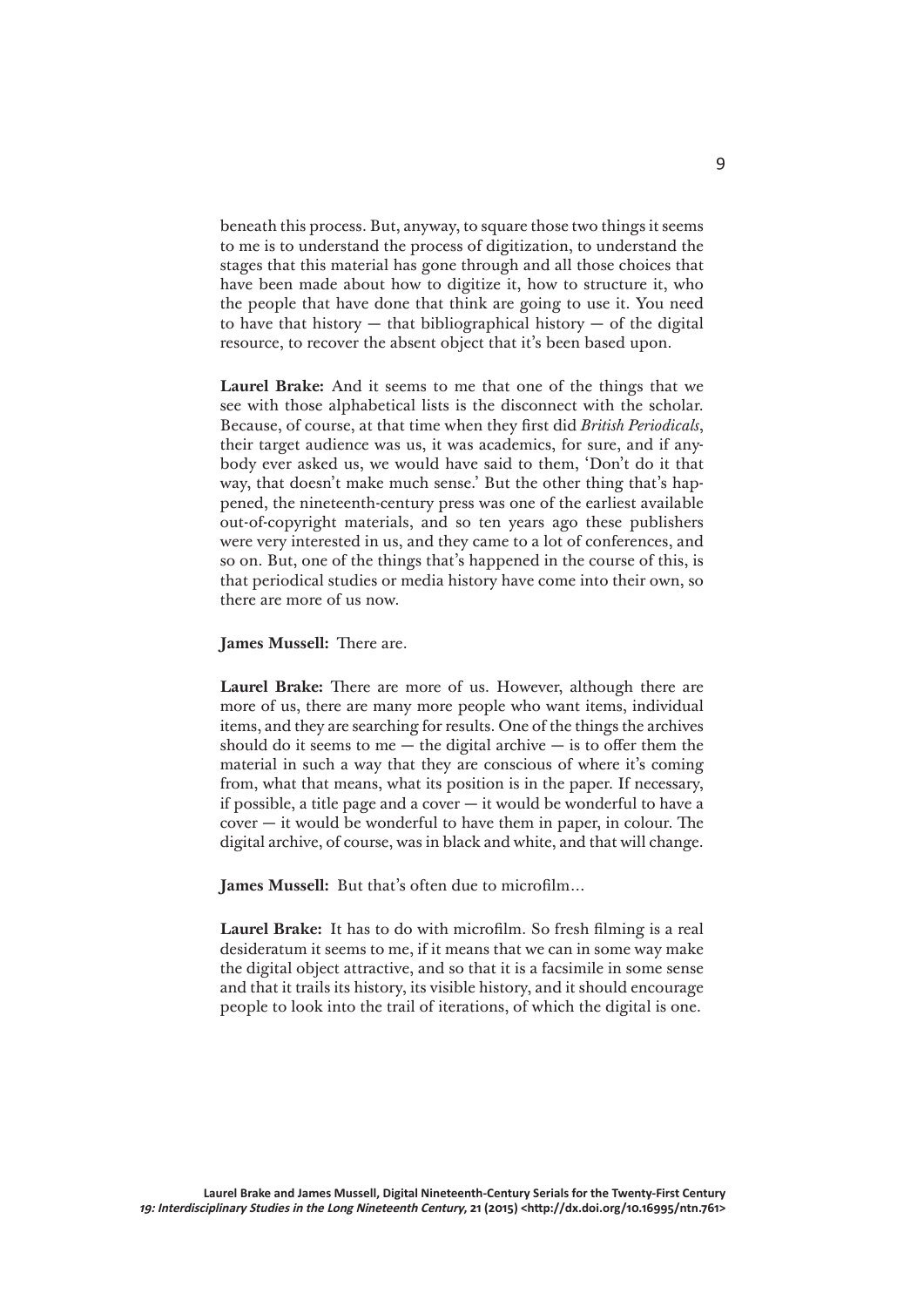### **Archive versus edition model**

**James Mussell:** We'll see a tension between two different models: the archive model which goes, we've got all this content, what we are going to do is turn it into a searchable database of articles about stuff; and then an edition model, which is trying to model a print object in a new medium, in a digital medium. I think the best resources could combine a bit of both, because there are times as a scholar that you do want articles about something and you need a way to recover them, and let's not forget that search is one of the big benefits of the digitization. And if you go to any conferences there are always endless discussions about the limits of OCR — Optical Character Recognition — but just having rough and ready textual transcripts which are searchable turns the press inside out and it opens it up in a way which we've never been able to experience before. And it's important, I think, not to take those steps for granted. I think there are other things you might do with that processable data, so the archive model is important, but I think you need that edition model as well, an opportunity to see the page as a whole or to recognize that these are issues, that these pages belong in a set and, yes, see things like layout and typography. I'm often really keen on saying that we've never been so able to see what the Victorian press has looked like as we are today and we can see more of it today probably than people could in the Victorian period, because we can conjure it up from just a few clicks on a keyboard, or on a mouse, or whatever. It's worth saying too that there are other ways of getting nineteenth-century periodicals in digital form and we've worked with publishers during the years who've been publishing these things and selling them back to us. But because the nineteenth-century press is out of copyright and there is so much of it in prestigious libraries around the world, it's been taken up as part of Google Books or as part of the *[Internet](https://archive.org/)  [Archive](https://archive.org/)*.

## **Laurel Brake:** Or *[Making America](http://ebooks.library.cornell.edu/m/moa/)*.

**James Mussell:** Or *Making America*. So there are a lot of other ways in which you can recover nineteenth-century prints in digital form outside of some of those structured archives. I think those other resources demand different skills of users too. I mean, if you've ever tried to use the *Internet Archive* and get hold of periodicals, it's difficult because it's designed for books, not periodicals. So if you search for a periodical you get numerous hits, because it's all different volumes and often the metadata is not good enough to tease out which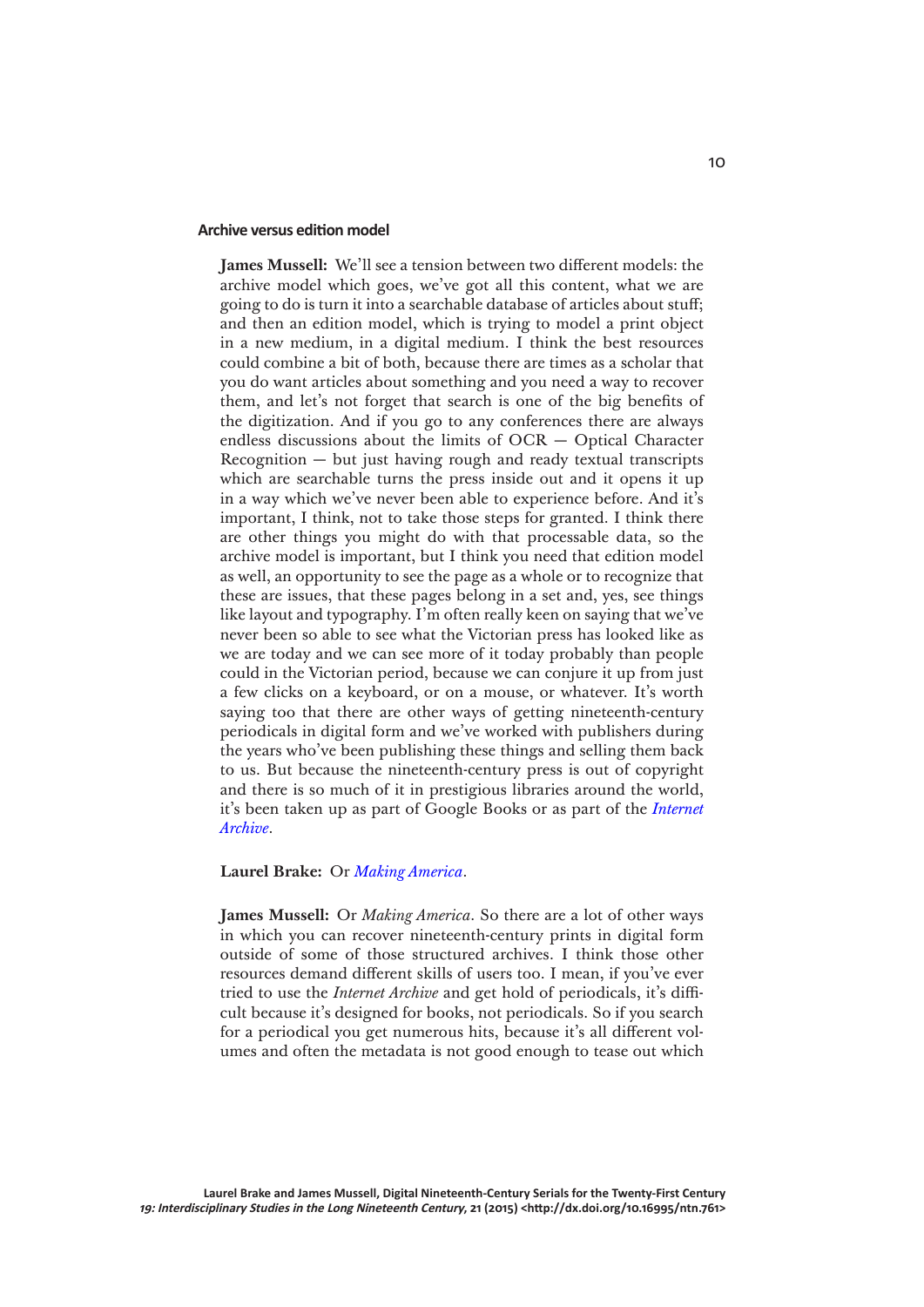one you want. But nonetheless, it's there and it's a great resource that can be used.

**Laurel Brake:** It's kind of there, yes. One of the things we clearly need to do when we teach is provide the immense literacy skills of how students and researchers can access this. There is no single finding list of which nineteenth-century historic periodicals are digitized or where, so you have to search all over the place. You search maybe one of nine or ten possibilities and, you are right, if you get *Internet Archive* it may be there, but you may not be able to find it. And sometimes you are really lucky because someone has been interested in it at some library, so they do it and there it is, but in a very variable format; so you don't know what iteration you are looking at. Often there are a lot of problems, but I do think of course that this notion of digitizing the archive is never going to… there is no way that it's going to be any responsible portion of the archive; it's always going to be a *huge* majority of the nineteenth-century archive [that isn't digitized]. Libraries will run out of interest, energy, and so on; and of course the ones that are digitized are the ones that people work on. It's as though our students think there isn't anything else and very often we say, 'well you really need to go to the library.'

**James Mussell:** I think that's a really important point. There was a moment where, as you are saying, large chunks of the Victorian press were digitized as part of the resource, so ProQuest *British Periodicals*, Gale's *[UK Nineteenth-Century Periodicals](http://gale.cengage.co.uk/product-highlights/history/19th-century-uk-periodicals-parts-1-and-2.aspx)*, the Gale newspaper project, ProQuest *[Historical Newspapers](http://www.proquest.com/products-services/pq-hist-news.html)* and *British Newspaper Archive*, which is ongoing with the British Library and it seems like publishers are settling on individuals titles. So Gale have done a *[Punch](http://gale.cengage.co.uk/punch-historical-archive.aspx)* edition, they've done *[Daily Mail](http://gale.cengage.co.uk/daily-mail-historical-archive.aspx)* historical archive, they did the *[Illustrated London News](http://gale.cengage.co.uk/product-highlights/history/illustrated-london-news.aspx)* archive. But it seems like those broader sections of the press, those have been done now. But because there is digitization still going on in the *Internet Archive*, there still are additions to the digital things that are available. It's interesting that we still need to exert some bibliographical control over those and to try and make those lists and point people towards them. But it's also worth remembering just because something has been digitized, it doesn't mean as an object that it's finished: it's possible to revisit these things and do different things for them. So the *Internet Archive* is pretty available to users around the world and you can download PDFs at the moment, you can download plain text, it doesn't mean that this can't be tidied up and cleaned; this material can be worked on further. Even though the publishers might have done a product at one point and are maybe revising and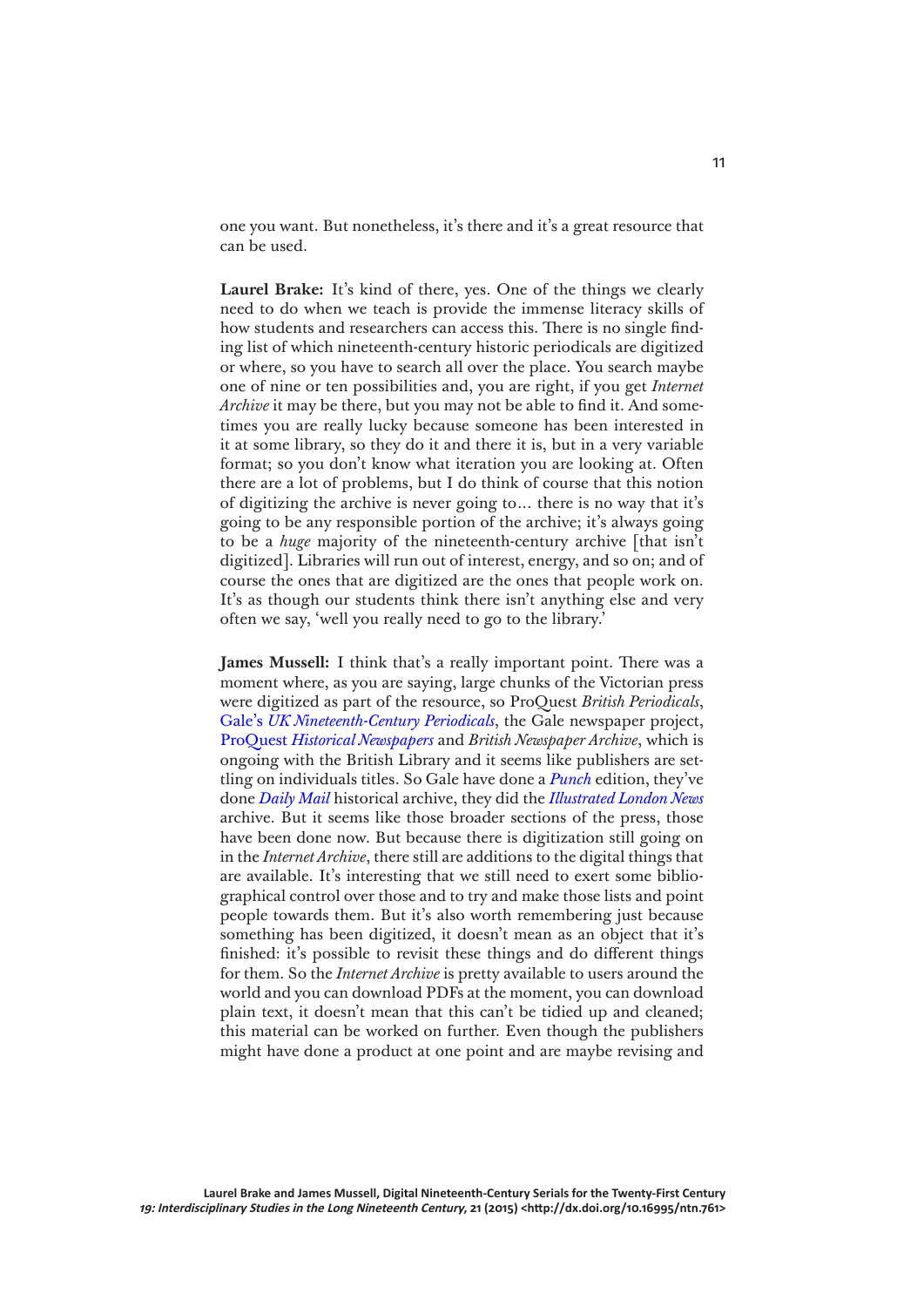updating it  $-$  it doesn't mean that the rest of the community can't take on periodicals, tidy things up, initiate projects of their own.

**Laurel Brake:** If the publishers are willing to allow them. If it's only *Internet Archive*, that material is accessible, but there is a real problem with some of the publishers, who specifically outlaw anything being done from their fixed article.

**James Mussell:** You can understand that, because they've got a commercial interest in this stuff.

**Laurel Brake:** But you know what? It's the worst of print in my view. There it is, digital format is the worst of print. Well, it's fixed, right? It's fixed, and maybe we move on then from these historic newspapers. One of the great things, before we do that, is to say that one of the things that digitization of historic papers has provided us with is a consciousness of print culture. And when I took my title, when I got my professorship, I don't know, fifteen years ago, whenever it was, I used that phrase 'print culture' — it was so rare, but it was really because digitization was teaching us to look at print. Of course, people who dealt with early printed books looked at print, but they were bibliographers of a fairly arcane group and small and selected, but now we all look at print and the qualities of print.

**James Mussell:** Certainly. And what people call the new history of the book has been a resurgence of interest in material culture, in historical artefacts, and has largely been driven by digitization. We've only become aware of the properties of archival objects that are important when they are no longer there: touch, smell, all those things, all those kinds of aspects.

**Laurel Brake:** Thing theory is born after we have become enamoured of material culture.

### **The digital as a material object**

**James Mussell:** It's important to remember that digital resources themselves are material objects and have their own properties. We are not moving from a material path into that intangible present, intangible future; these are objects in their own rights. What you said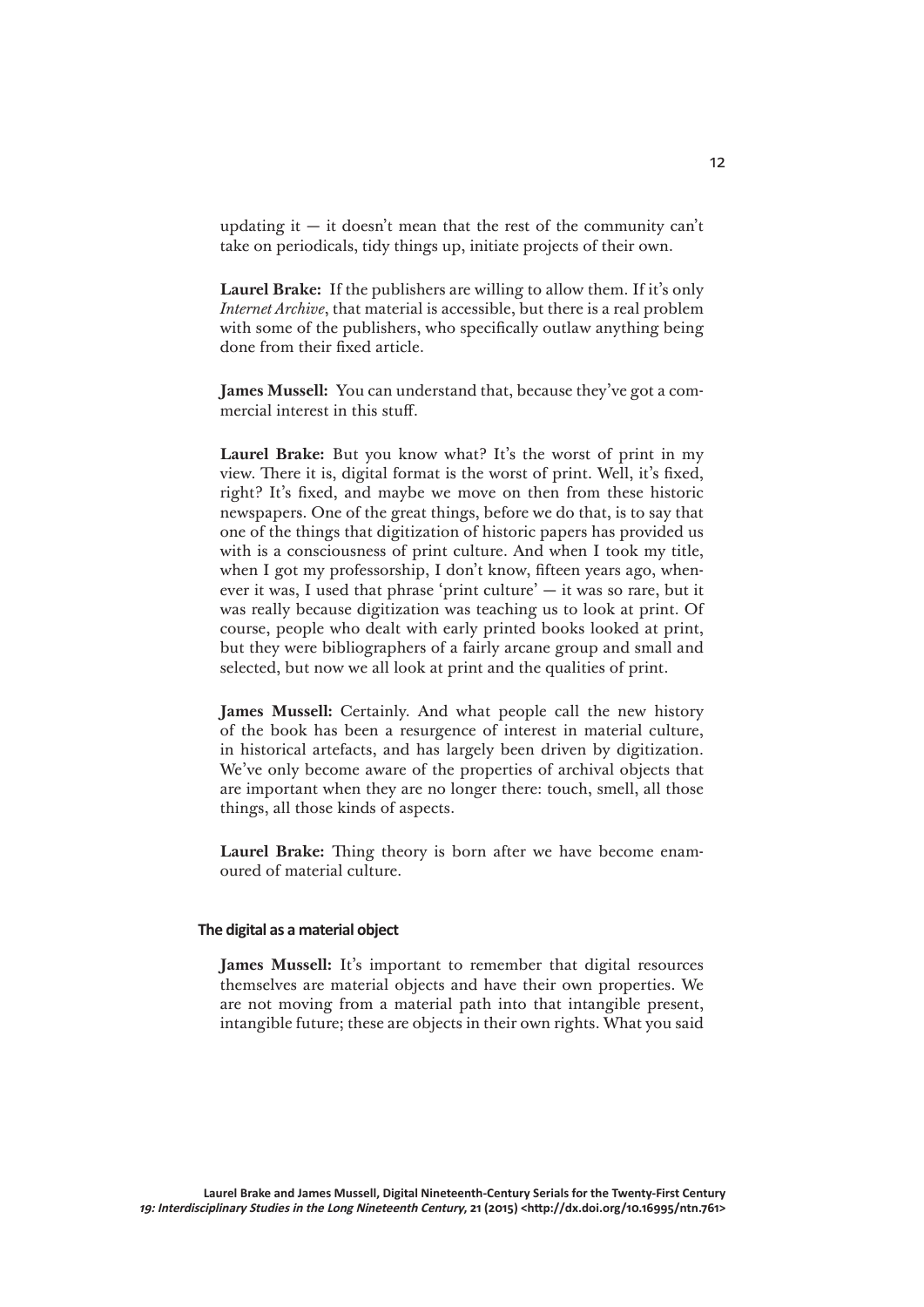about literacy earlier on, I think one of the crucial things we need to teach people is that the digital is also an object.

**Laurel Brake:** It's a material object, right.

## **James Mussell:** Yes.

**Laurel Brake:** And when we did, really, all we have to do is try and remediate the printed page to the digital object and you realize what the rules of the codex are, the rules of print, and the rules of digitization. The resistance in those models is immense. It is a different medium, and one with very much its own rules, some of which have to be discovered.

**James Mussell:** I think that's right. Digital objects can be as truculent as material things can be.

**Laurel Brake:** For sure.

**James Mussell:** And we all know when digital objects misbehave they are quite capable of doing that. I want to come back to a point when you said about how digitization has made print culture more visible; and one of the arguments that you've made for a long time is that periodicals and newspapers are some of the central documents of Victorian culture. Do you think people are more aware of periodicals now they've been digitized? Do you think there has been more awareness in Victorian studies?

**Laurel Brake:** I do. I think with the birth of Victorian studies as an area, an interdisciplinary group, came a birth of a very tiny Victorian periodicals group and they grew up simultaneously. But with that outburst, if you like, proliferation of digitized titles and the access through the medium, through the Internet, I think periodicals have really come into view of students and researchers and I think that's right. We went to a conference in Oxford on medical periodicals and it was interesting about the range of knowledgeability about the press. Some people were interested in medicine, but there were a lot of people there who were talking about the press. Maybe we should try and shift and talk about born digital.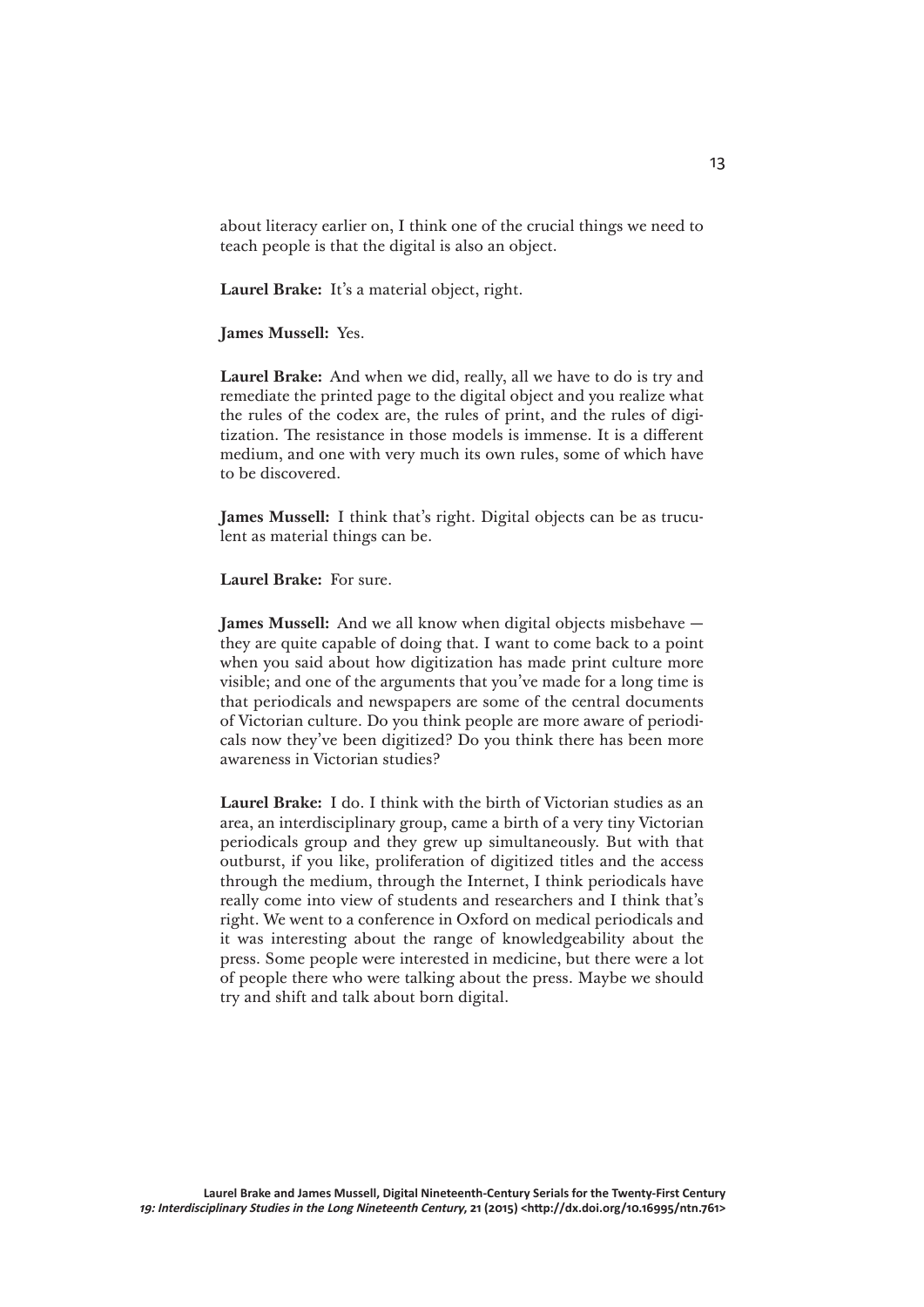#### **Bibliographical awareness: the invisibility of the digital**

**James Mussell:** Before we do that, I have one point: I think you are right that periodicals have become more visible, but maybe the periodical resources themselves still seem strangely invisible. So, in my experience, you can read an article, and I reach for an example from the press, and it will be to some maybe provincial newspaper and we know the reason for that is because it's been digitized and that's why it's there, but the resource is seldom mentioned. It's as if that person is still consulting print, and the MLA guidelines usefully ask you to name the medium in which your source has been found, but I think digital resources, which are so central to our scholarship are still somehow invisible and given the work that goes into making those resources by scholars, by publishers, I think citation is really, really important.

**Laurel Brake:** I think that's right. I've been editing a book recently on the *News of the World*, and if you look at the citations, you know that many of them are digital, partly because there are no page numbers and so when I say to them, 'Okay I want an access, I want an URL and an access', they haven't kept the record — it's so interesting how people obscure [digital mediations]. Digital resources are not quite as acceptable, even in the scholars' mind, even though they are so reliant on them. So not only did they not maybe acknowledge the provincial newspaper, but they don't tell us that they saw this, of course, online.

**James Mussell:** It's that broader bibliographical awareness: this content is coming from a particular newspaper, at a particular moment, and it's been digitized in another moment for another set of purposes. And I think if we are going to take born-digital scholarship seriously, a lot of these anxieties about digital scholarship come from preconception that digital is somehow insubstantial, it's ephemeral, it's not as real as print is. But really, it's our own scholarly practices that need to catch up and just eradicate some of those outmoded ways of thinking, given that the future of scholarship, both of Victorian periodicals, I think, and of scholarship more broadly is digital: it's our main mode of reading and writing now. So we have to take it seriously; we have to take what we've learned from print and apply it to the digital, without getting hung up on some of the assumptions that are born from being rooted in a print culture, a print culture which is now of the past or lives alongside a dominant digital culture.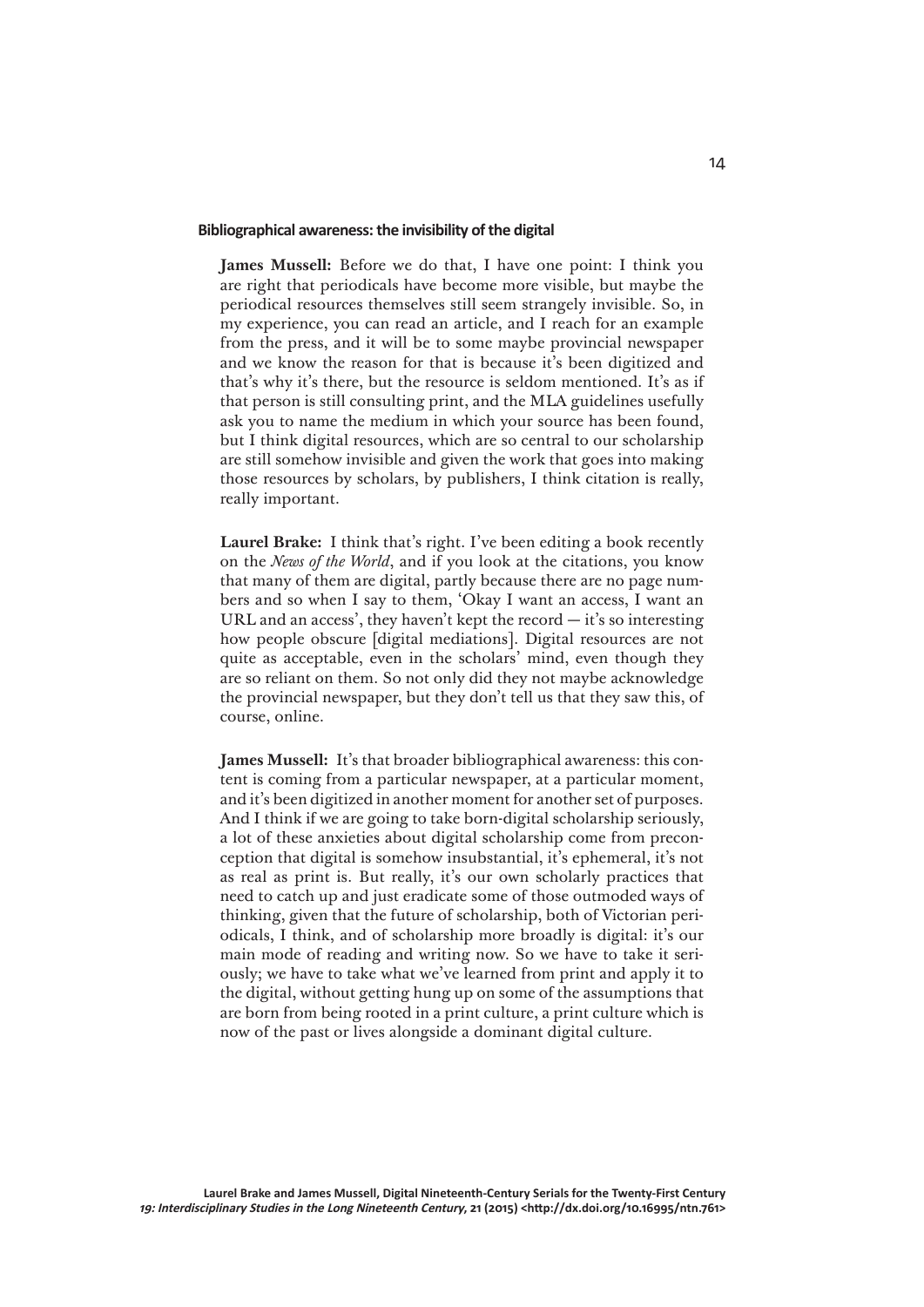### **The British Library: a 'museum of print'**

**Laurel Brake:** I was with a colleague in the British Library who had been employed there and we were walking out and he turned around and he looked at the British Library and he said, 'In twenty-five years it will be the museum of print.' Wow. Now, I don't think that we will in the next two centuries eradicate print; we will have an archive of print and I think that it may be that scholars do continue — scholars, I mean very odd few people — do continue to use print resources, but I do agree with you that material that is not available digitally will fall off the radar and that is one of the great, it seems, areas of conscience of historians and of people in the academy who talk to students about past forms of discourse.

**James Mussell:** I think your librarian is wrong.

**Laurel Brake:** I do too. I think he is wrong too.

**James Mussell:** But the point is true, isn't it? That it's a digital culture in which print will play a part, but the way we understand print is in relationships with digital and will continue to be so, so maybe print does seem more real and solid because we have the digital, but we need to take what we've learned about print and apply those same scholarly skills to digital resources too.

**Laurel Brake:** I think it's partly wrong because the British Library has totally changed: they are alive to this danger; they were alive to the danger and they have changed and they are carving out, as we all are changing, as *19* is changing. We have to look at the present and what the main medium of communication is and think about what the future formats of our reading will be.

#### **Born digital:** *19*

**James Mussell:** One of the radical things about *19* when it started back in 2005 was that there was never a suggestion that it would be a print journal as well as a digital journal, but that was partly to do with resources. We knew full well that print was expensive and that digital seemed to be a cheaper option — there are things to say about that too — but it was a confident statement that the future of scholarship, of nineteenth-century scholarship, was digital and this was a new medium, in which it was possible to do different kinds of things. What were your memories of those early days?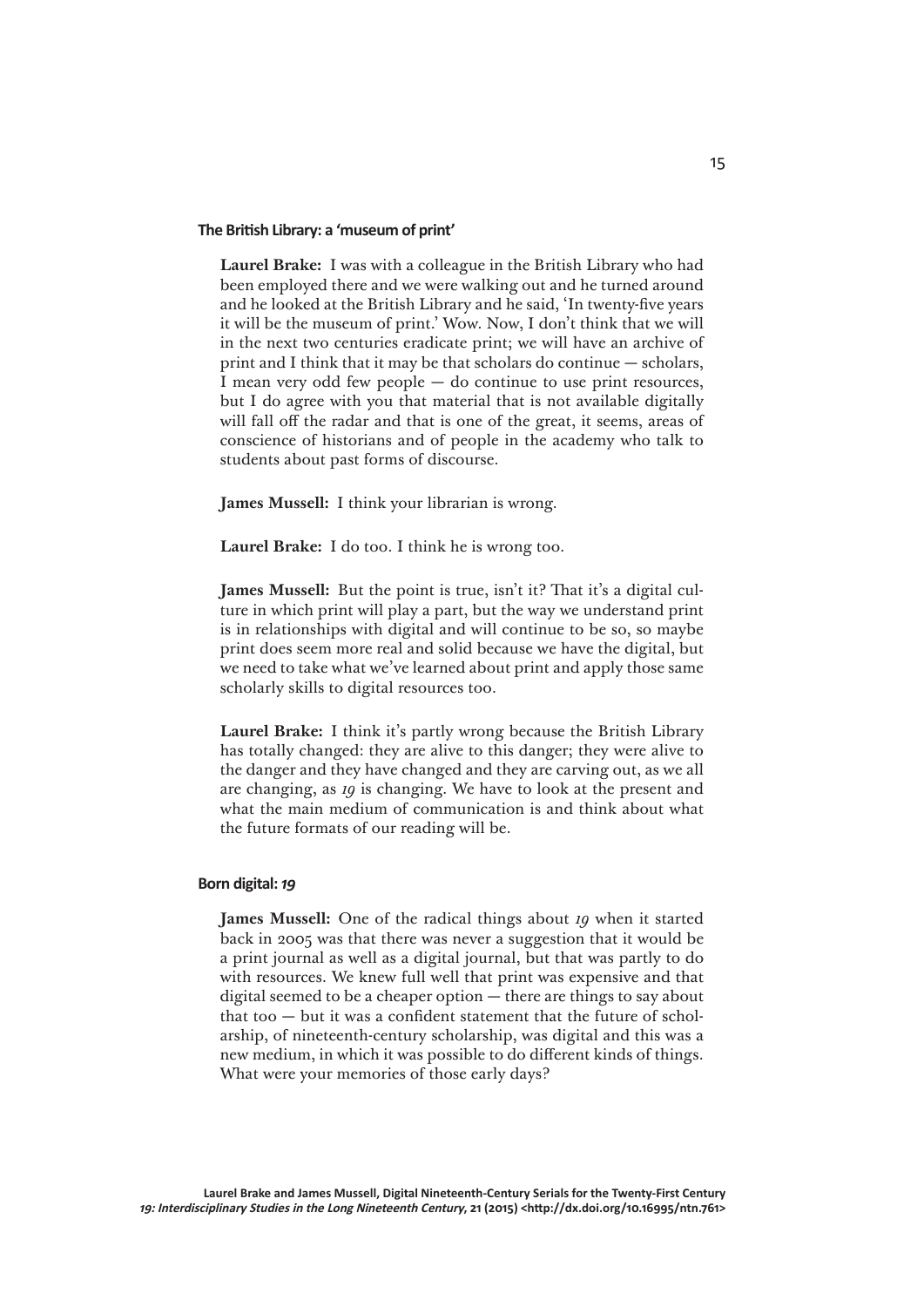**Laurel Brake:** Oh right, well, I was very excited. We didn't know how to scope this and what kind of markup skills we'd need to develop and how we were going to distribute this and bring it to people's attention. But we were very excited about the possibilities of making the journal look very appealing and it was a sumptuous, it was a sumptuous journal: all those colour pictures, colour images, the graphics of the title, and so it was an exciting screen you looked at, for sure.

**James Mussell:** I'm hoping that at the anniversary celebrations of *19* we might see some of those earlier issues and some screen shots over the decade, because that's quite a nice archive and how the history of the Web has changed over the last ten years too.

**Laurel Brake:** If we still have them.

**James Mussell:** I'm sure they are recoverable.

**Laurel Brake:** We tried to look at them today and I think that you've said that they have all been now brought into uniformity with Ubiquity.

**James Mussell:** It's one of the differences between… so a run of a print newspaper, if you look at older issues, you see how it used to look, whereas if you look at older issues of a digital journal, you'll see those old issues within the new current frame. There is a kind of presentism about serial publishing in digital form, which there isn't quite  $-$  or it's in relation maybe with the past  $-$  in a print volume.

**Laurel Brake:** So it's collapsed, really.

**James Mussell:** There are Web archiving tools and, of course, I think there is a case then for a journal to do its own archiving and to reflect — as periodicals used to do in the nineteenth century in the end-ofyear prefaces and things like that  $-$  just reflect on where it is and what it stands for, how it's changing, and the reasons why; because, as we said, those are really interesting things for people in the future: why decisions are made in those contingent moments, the things that tend to get stripped out and left. The scholarship likes to think it's talking for all time, but of course it always addresses the present.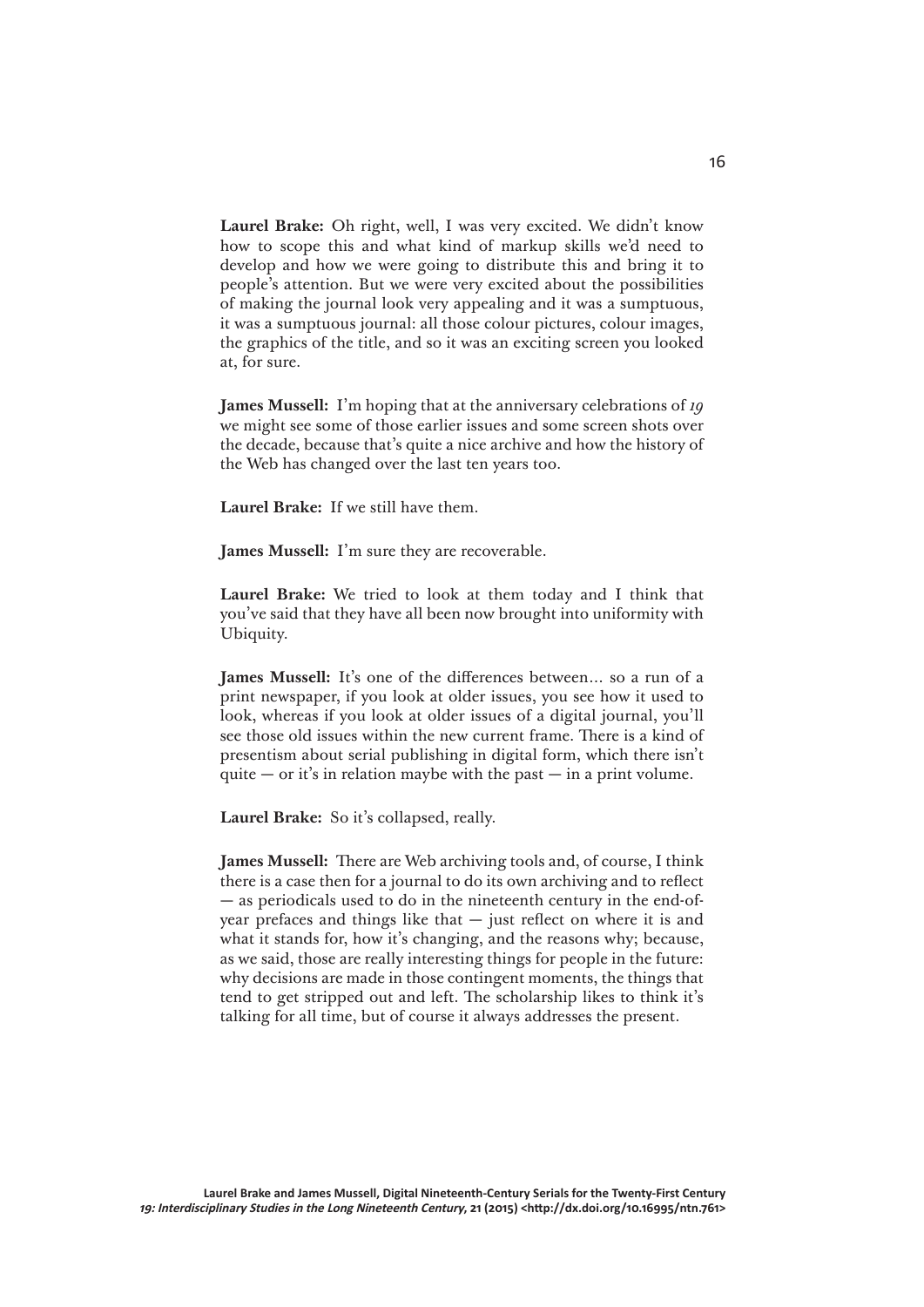**Laurel Brake:** All you need to do is to look at the titles of nineteenthcentury journals and you see a history of infinite merging, infinite title change, it's remarkable. So when John North talks about 50,000 titles, that's because there are 150,000 titles and he has traced them back to genealogical families as it were; they are changing over the years, but that's because they are taking each other over, they destroy each other. So yes, I think that the situation with the archive of the digital is really an interesting one. But to go back to *19* and its start, it was, it seemed to me, a very enlightened thing to try and build it into teaching and the graduate programme, and that was such a distinctive thing; so that as we learned, as we designed it with the help of people who had digital skills and who could do digital design, so our students, so the intern project and the way in which the students were involved with, not only editing, but formatting and marking up and dealing with the incorporation of illustrations, and dealing with contributors and all those things, that was really an exciting thing for people who were interested in the project of the magazine in a new format, and so it was a real community thing. We met a lot to talk about what we might be doing and so on, and it seems to me the commitment to free access was really liberating, that was another thing that…

**James Mussell:** Yes, we were very conscious at the time that open access was vital. We talked about problems of paywalls and institutions with historical resources and it always seemed that scholarship was being produced and given away by scholars who were operating in an economy of esteem rather than getting paid — we don't get paid that much, if at all. It made sense to circulate it as widely as possible and an online platform managed to do that at very little cost. It's a really easy way of taking advantage of digital properties: the ability to be reproduced and to be distributed very, very cheaply. But to go back to the interns: I think that was one of *19*'s real contributions in that it provided a mechanism for teaching those digital literacy skills, the kinds of skills that are needed to recognize what digital objects are as objects as well as those practical and editorial skills.

**Laurel Brake:** The other thing was the decision about interdisciplinarity. We had a Victorian Studies MA here and it involved the Art Department and the History Department and English. They were separate departments quite that way then and the Arts Faculty wasn't as coherent as it is now, and so this enabled this interdisciplinarity. So it was a digital rethinking of the project that started Victorian studies, which was *Victorian Studies* as a journal, a paper journal in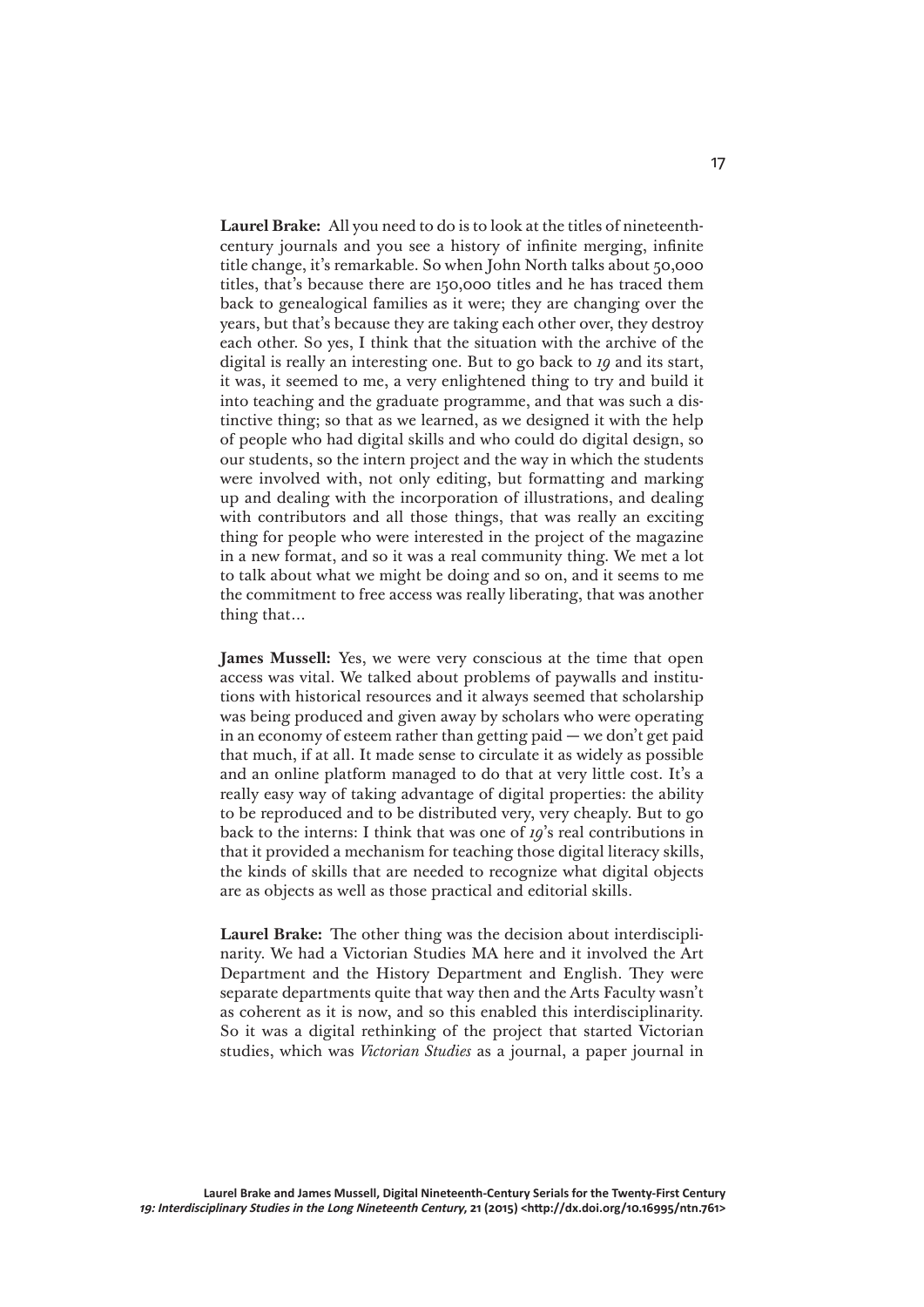the United States, quarterly, etc. So this was a wonderful register of where not only the journal was coming from, which was these departments which were contributing to an MA in Victorian Studies, but also the way Victorian work on the nineteenth century looked to us, and it was also the very interesting translation of Victorian to nineteenth century, the '19', right? That also reflected the desire for the consideration of periodization and we are talking about the long nineteenth century, how 'Victorian' had limitations that we were thinking about and going outside-up and so on. So it was a real… it does reflect a moment.

**James Mussell:** It also reflects a place.

**Laurel Brake:** A place, absolutely, it reflects this place.

**James Mussell:** And *19* has kept that relationship with the [Centre](http://www.cncs.bbk.ac.uk) [Birkbeck Centre for Nineteenth-Century Studies] obviously, which publishes it and whose interns work on the journal. And also the way it connects to, it draws on recent events of nineteenth-century studies for its content too, so it has an interesting relationship with Birkbeck, with London, and with the unfolding series of events, which are rooted in space and time. And the journal, in a way, comes out of those moments, usually within a year or so there will be an issue of  $19 - I$  don't want to pin anyone down to anything! — but it will kind of capture that moment — which otherwise would be ephemeral, it would pass away — and memorializes it in a series of journal articles, remediates that event, and turns it into something which exists in a much more recognizable scholarly form.

**Laurel Brake:** It's true, and one of the things that we were thinking about in terms of the way *19* appears, is that of course it appears as a series of items, it does still appear as issues, twice-a-year issues, but readers could read and often do read — as we often reprint — individual things that interest us to which we can go back. But there is a shape of an issue and the themed issues make the issue more than the sum of its parts. It does invite, for you the reader, the user, to look at an article and you think, 'Oh yeah, look at the one that's following it.' Because that's what we want readers, that would be my design on readers, who would read in some ways alive to the shape of an issue, and of course digital publication does undermine that, to say the least.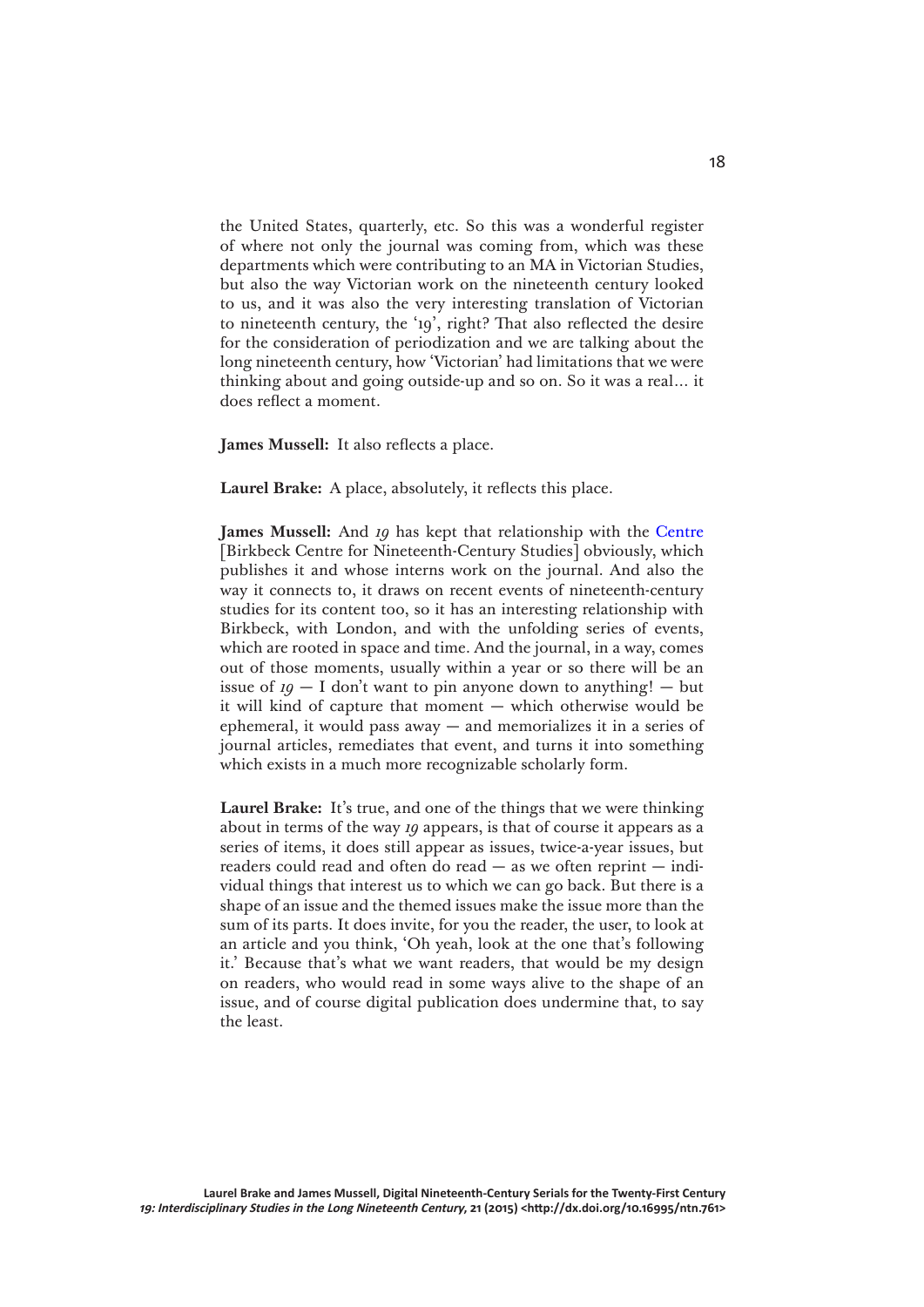**James Mussell:** It's weird, isn't it? because a lot of scholarly journals, which now have electronic versions, are publishing issues, but there is no reason to do that  $-$  that's a hang-up from print culture, where you gather your contents, you publish it at once; but often online platforms… I'm publishing in *Notes and Records of the Royal Society* at the moment, and my article's going online in two weeks. I don't think the issue is out until November.

**Laurel Brake:** So it's prepublication.

**James Mussell:** Yes, and so the digital publishing is geared up to publish content as and when it's ready and in some disciplines such as the sciences that timing is vital.

**Laurel Brake:** Absolutely.

**James Mussell:** Whereas in terms of lots of humanities scholarship we are still imposing print deadlines on to digital content, structuring our digital journals as if they are still in print, and it's a kind of hang-up from print culture, which is unnecessary and a kind of nostalgia maybe for a certain way of doing things. I think it has capital, it gives credibility to the issues in that it looks like it was a print journal and so we go 'We know what that is.' But it seems a bit redundant.

**Laurel Brake:** It does, and when you think that *19* was born digital, but it has all these redolent notions of print, I mean like it's trailing print behind it, and so I thought that the introduction of images and colour… which of course very few journals were able to master in print.

**James Mussell:** It's something so simple like colour introductions.

**Laurel Brake:** Absolutely, we saw it on the *[Blake Archive](http://www.blakearchive.org/)* and in [Jerome] McGann's work. But really *19* was glorious, it was glorious, and of course the fact that it can be searched, that was remarkably good, and it was delivered to our screens and that was wonderful, and, as you say, it captured events and it spun events too. We planned an issue, but there was also a conference or a workshop. What isn't there now, it seems to me, is any interactivity, which of course digital resources do invite, so let's just think about… So this issue that we are doing this for has all kinds of openings, as it were,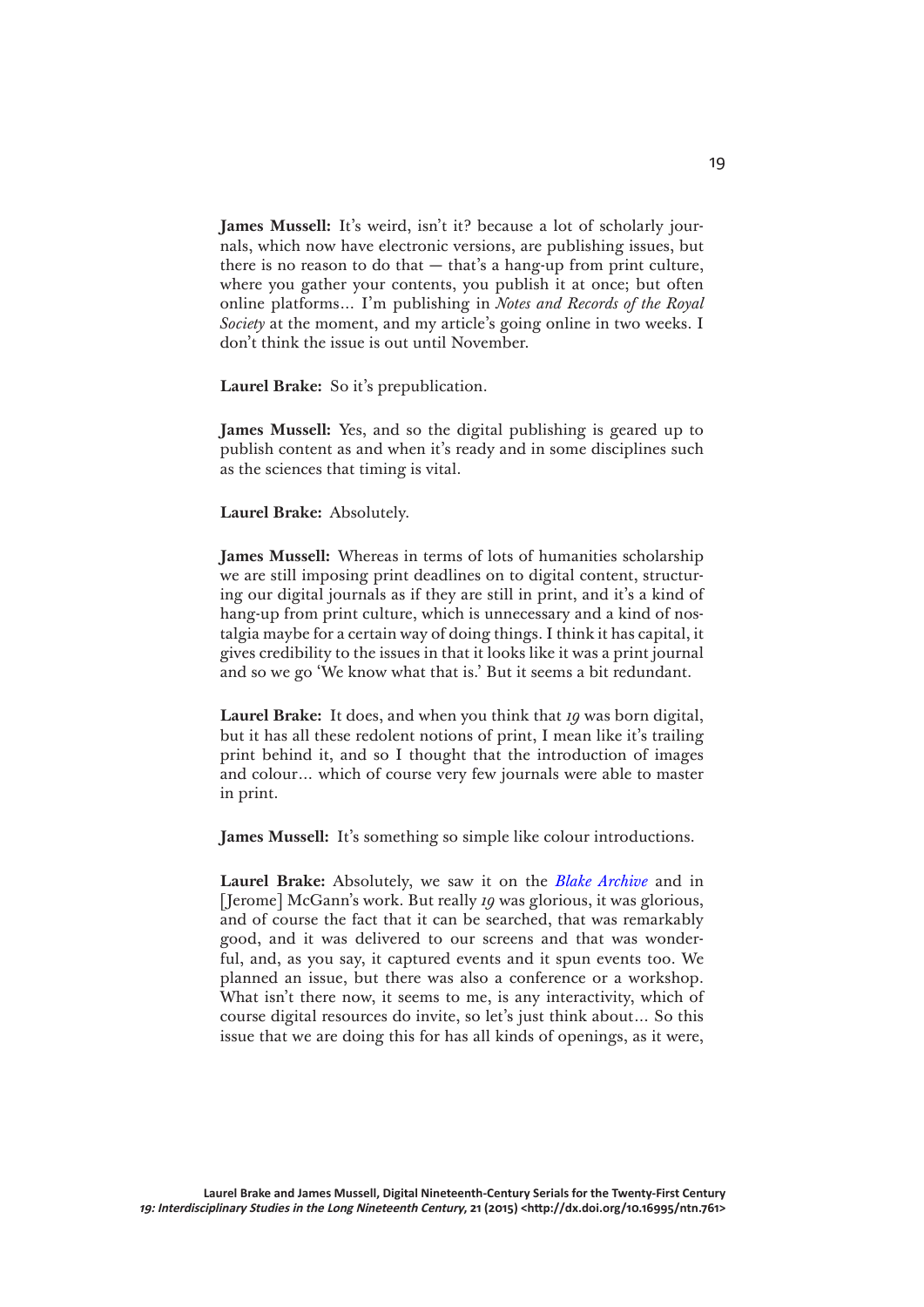of this rather traditional print format: that is, the scholarly article that is peer-reviewed and a succession of them in an issue, full stop.

**James Mussell:** Not least we are doing film.

**Laurel Brake:** Yes, now, so the new one, this one has podcasts, it has video, it has illustrations, it'll have articles, it is really beginning, it seems to me… What it doesn't have is links. I mean you and I talked about this, that when you look at *19* on screen it is, dare I say it, a dull text.

**James Mussell:** I don't think that's a *19* thing; I think it's part of the way in which the legacy of print has been imagined and it's striking that we've had the Web now for almost twenty years and scholarly publishing still basically means PDFs, which are modern paper and there's been little embrace of things like the link  $-$  the fundamental building block of the Web — instead relying on scholarly citations and references, which is sensible. I don't think it's an either/or.

**Laurel Brake:** No, no. But it would be interesting to have links, right? In the text, so that's orderly and it does open the article to other places. I know that there is a problem about link rot  $-$  yes I've heard about link rot  $-$  but you know what, that's no different than going to the library because you are following a reference, as I recently did, and find that the reference is bloody wrong, that there is no issue, there is no article in the 1860 *Quarterly Review* on the press directories; I'm afraid there isn't. But also if you go to books and they are not there anymore, they've been stolen, or they are too old or they are just not there. So I don't think link rot online is any more or less frustrating than the kind of thing you do in the normal course of trying to get hold of a reference in the library. And if you are really lucky it might be on your digital event, the reference I mean. But what I was saying is that I think that that interactivity in the text of *19* and the possibility that future issues would include similar videos and podcasts and activities and that maybe  $- I$  don't know what you  $think - but maybe there should be some blog space, so that there$ is some… I think scholarly journals are pretty bad — normally print ones — about letters and commentary, and print is really, or at least academic print, it's really fixed, isn't it?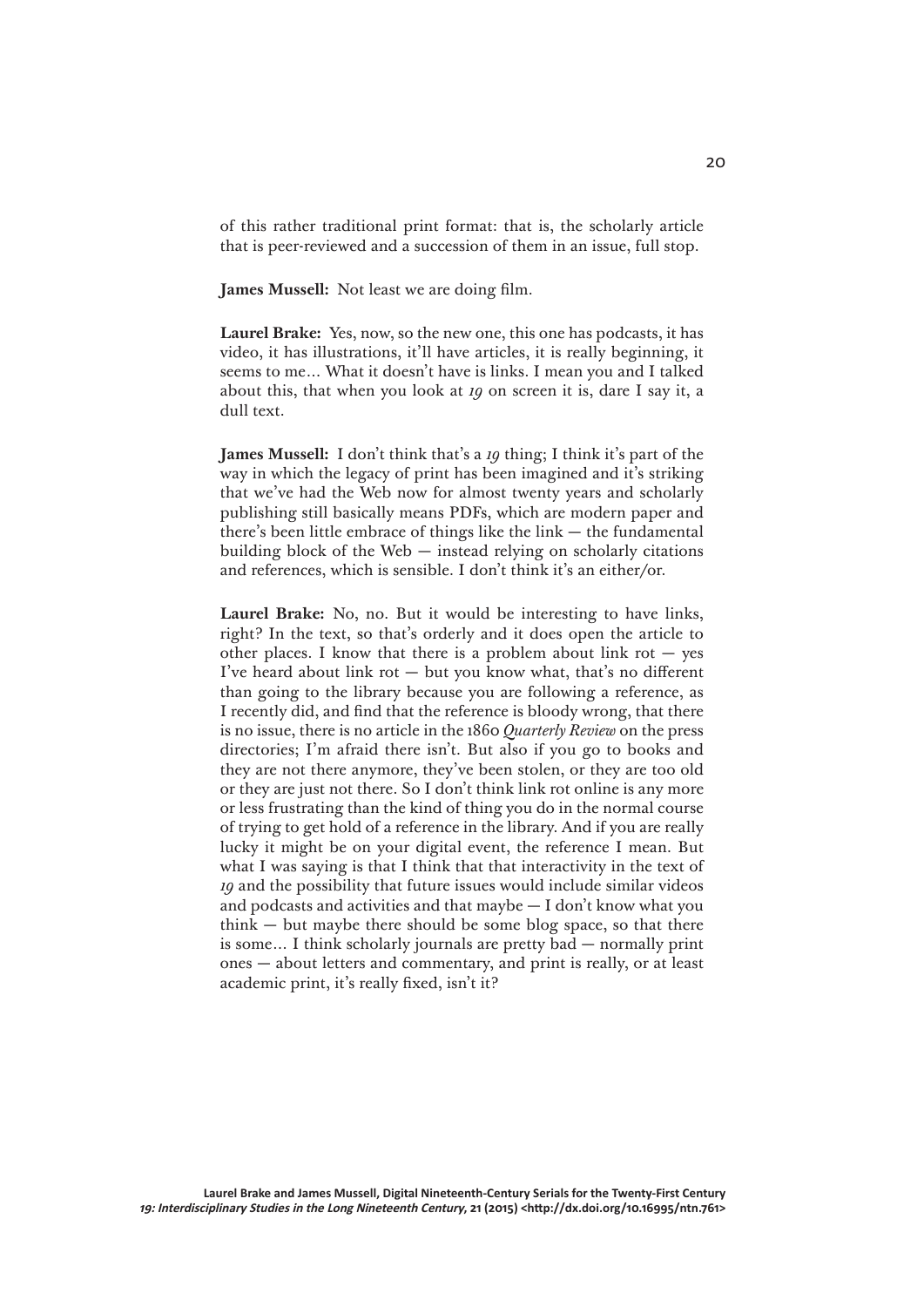#### **Journals in the digital media ecology**

**James Mussell:** The genres of scholarly publishing have shown themselves to be tenacious, they don't change.

**Laurel Brake:** Even at the end.

**James Mussell:** Even the material media that produce — the forms of production that produce — those genres now are substantially different. We still cling to those older genres and there certainly is scope for exploring how digital scholarly publishing might develop and try and push against the resistance of the scholarly article. It still plays a part that we have with the REF and all those ways in which our scholarship is measured: we probably still need a place which looks traditional, authoritative. Nonetheless, there are plenty of opportunities to do different types of scholarly publishing, so different things with technology and publishing different kinds of modes as well.

**Laurel Brake:** I think peer review, that phrase which is a guarantee of quality, is the tip of an iceberg of the unwillingness of scholarship on the whole to move. I mean, it's a way of keeping people out; it refers to the whole edifice of selection and fenestration really of what we do, and I think that it would be helpful if there was a porousness, which we could control. But links might be one way, blogs where people could respond to material and raise questions.

**James Mussell:** I'm very interested in a journal we've both been connected with, the *Journal of Victorian Culture*, which has got a separate [online blog,](http://blogs.tandf.co.uk/jvc/) which sits alongside the journal space and in that case they are interconnected. But because the journal is published by a publisher, which keeps the articles behind a paywall in order to generate revenue, the blog space is open and available and interactive and includes the community, but the general space is quite closed. Whereas in *19* we don't have those kinds of constraints and so we could bring in or we could exploit blogging technologies, interactivity, comments. We could publish shorter articles, we could reach out to a broader audience, broader scholarly audiences, but also more broadly into the wider world beyond: the Dickens *[Our Mutual Friend](https://dickensourmutualfriend.wordpress.com)* [Reading Project](https://dickensourmutualfriend.wordpress.com) — a fantastic unfolding exploration of a novel that we know and are relearning as we are reading it in separate parts could be part of a journal rather than kept at arm's length from a separate blog space. There would be more dialogue, I think, between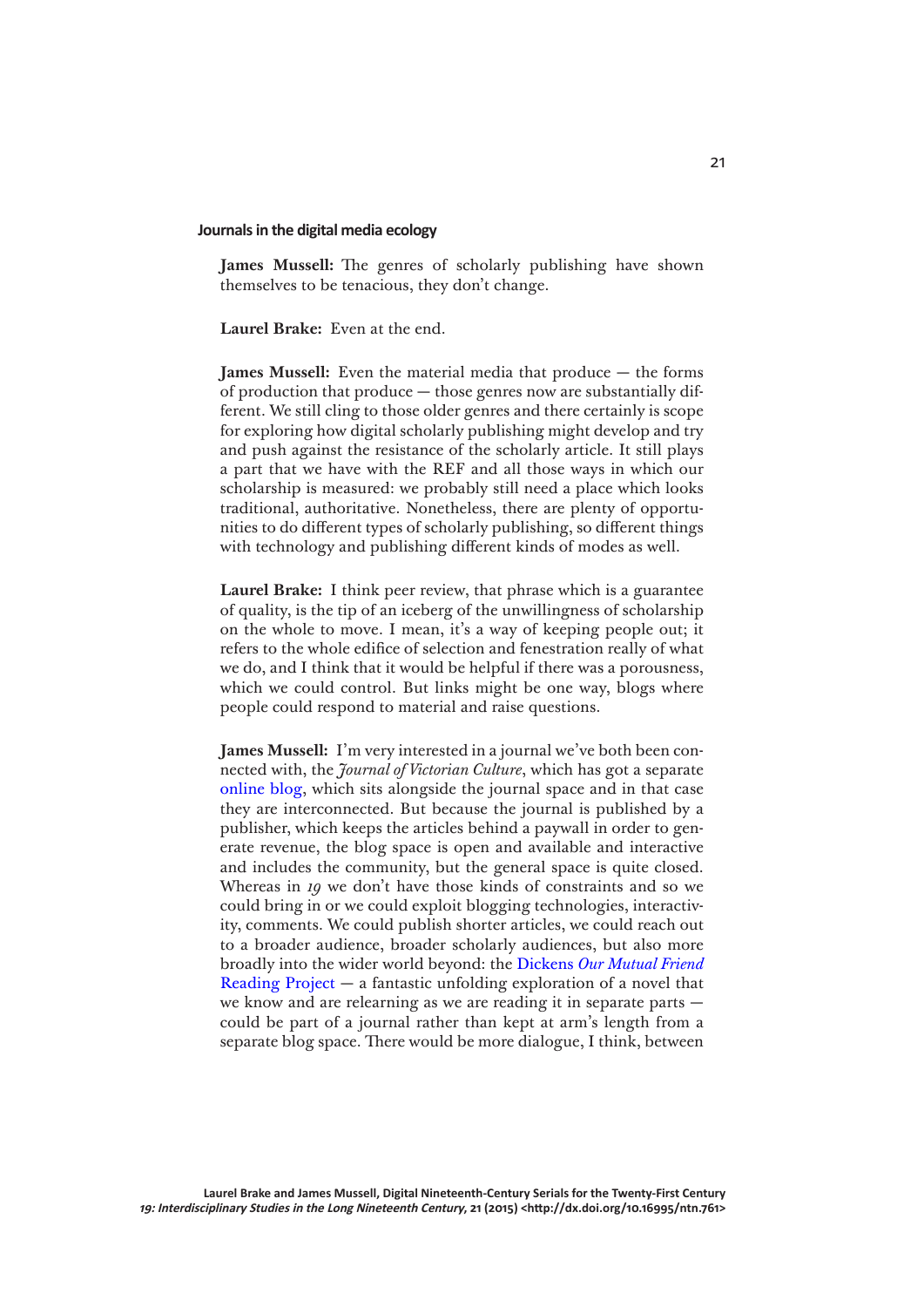scholarly articles as we've understood it and there are other ways of interacting with audiences beyond.

**Laurel Brake:** It's true. I thought that the *Our Mutual Friend* project did have its birth from actually this anniversary issue, but there does seem to be quite a separation; there is no reference to it, for example, in the latest issue of *19*. As you say, the parallel universe that *JVC* [*Journal of Victorian Culture*] has is because *JVC* is a journal that charges… whereas the blog is free. But we now have the possibility with *19*, it seems to me, of integrating a blog and thinking about how to activate readers, who might be willing to put short comments on articles that were constructive and helpful and interesting.

**James Mussell:** There are editorial challenges with all of this. You have to build a community and you have to get an audience group willing to write interesting blog posts in the first place, and you have to monitor and moderate and do all those kinds of things. But I think we are in a maturer digital culture now, in which I think it's important because it means we can push against some of the genres of scholarly publishing and we can have the latitude and opportunity to try and do slightly different things. I think short-form scholarly writing is something we can make much more use of, which is something that's been pioneered in blog spaces, where people are writing shorter versions of scholarly works on blogs — they are freely available with an eye on people reading on short journeys or mobile devices. It's a way of making scholarship seem a bit more urgent, like cutting out the delays between having an idea, presenting at a conference, writing it up, publishing an article; a way of making scholarship seem a bit more immediate. And, given the way in which the humanities is often characterized in broader cultural and broader political circles, any opportunity we have to show that scholars are thinking about urgent affairs which matter, I think we should seize these opportunities.

**Laurel Brake:** I agree, one of the things about the article length in *19* is that it's fairly similar. I remember we talked about article length at the beginning, but a variation in it and, as you said, space for notes of interest, not necessarily only in the blog space, I think that would pep up the journal.

**James Mussell:** *19*, as we said, comes out of a culture, a community, a community of scholars based around Birkbeck and based around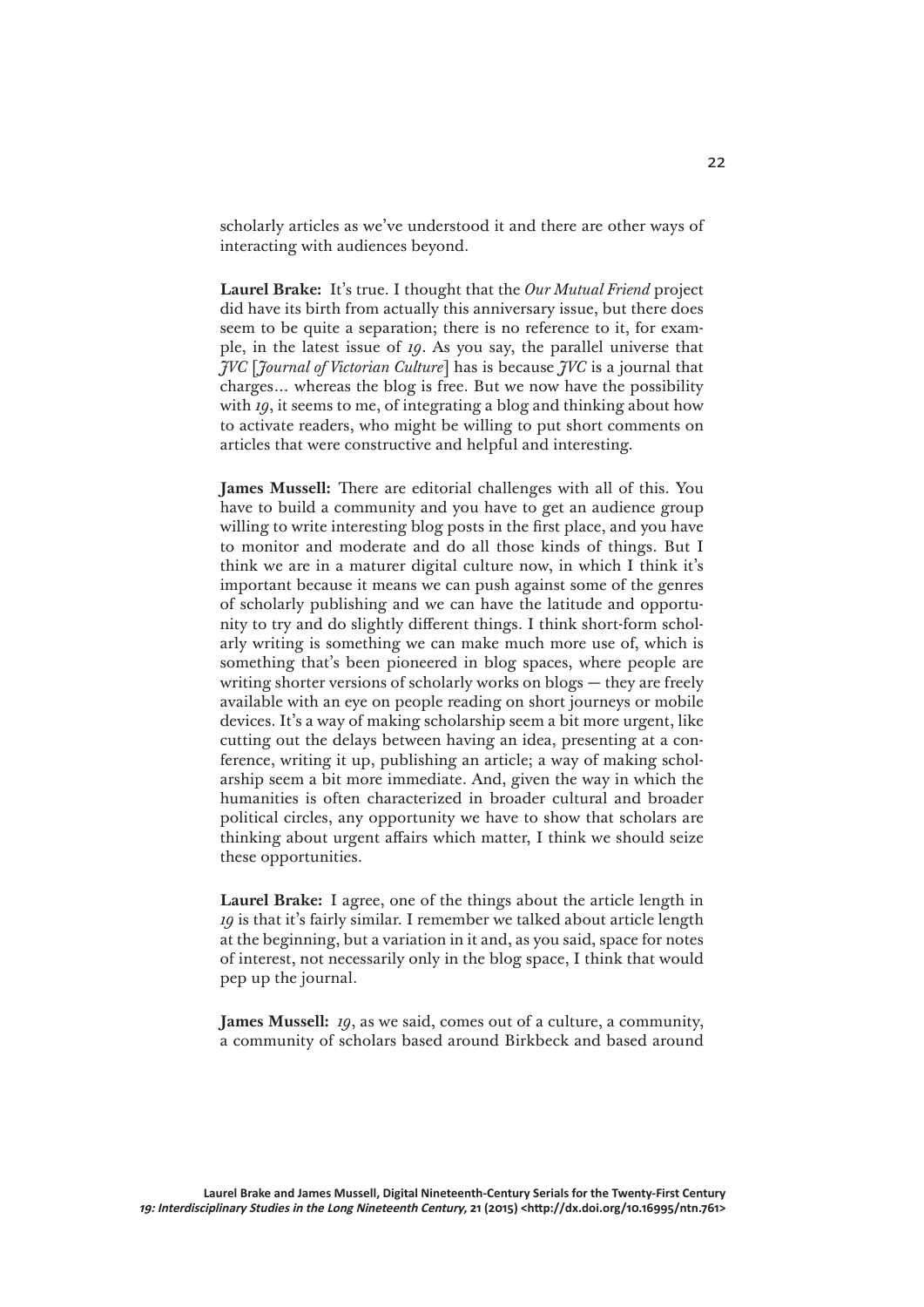London, and the more we can make the journal reflect that community and the vibrancy of that community, the better, I think. There is a place, of course, for scholarly articles, understood, and we have to make sure that centres around what the journal does, not least because it answers a lot of questions people have about the authority of digital publishing.

**Laurel Brake:** Absolutely, and the peer review thing is really important.

**James Mussell:** One of the things we value about *19* is its connections to the place and we value the fact that its issues are related to events. Then let's make more of that community, there is more of a place and let's reflect some of the vibrancy that goes on, because I think the collection of themed articles is one way to do that, it's a way of memorializing the event, writing it up into a reach for permanence. But I think there's lots more transitory ways of writing and capturing a moment, which have their own value and their own place in digital culture.

**Laurel Brake:** Absolutely. It's very interesting that, of course, online the Nineteenth-Century Studies Centre [Birkbeck Centre for Nineteenth-Century Studies] is very alive and very much in dialogue with its readers and so on and none of that is reflected, as you say, in these twice-a-year journal issues. And it's another interesting thing about free publication — I don't know what *19* would want to do with  $that - but that is another possibility because, if it seems to me like$ historic journals often published in different timeframes, we could do that.

**James Mussell:** I think that's a good point that you could have an unfolding series of things that go up as and when they are ready and still have the themes content coming out periodically as and when it's ready.

**Laurel Brake:** Which is a different thing: then you read for the theme, for the whole shape.

**James Mussell:** It would be like publishing, say, a daily edition of something and then a weekly budget edition as well, which comes out — and by budget I'm thinking of *Pall Mall Budget* — have a kind of bigger publication for a different kind of reader at the moment, for a different sort of moment.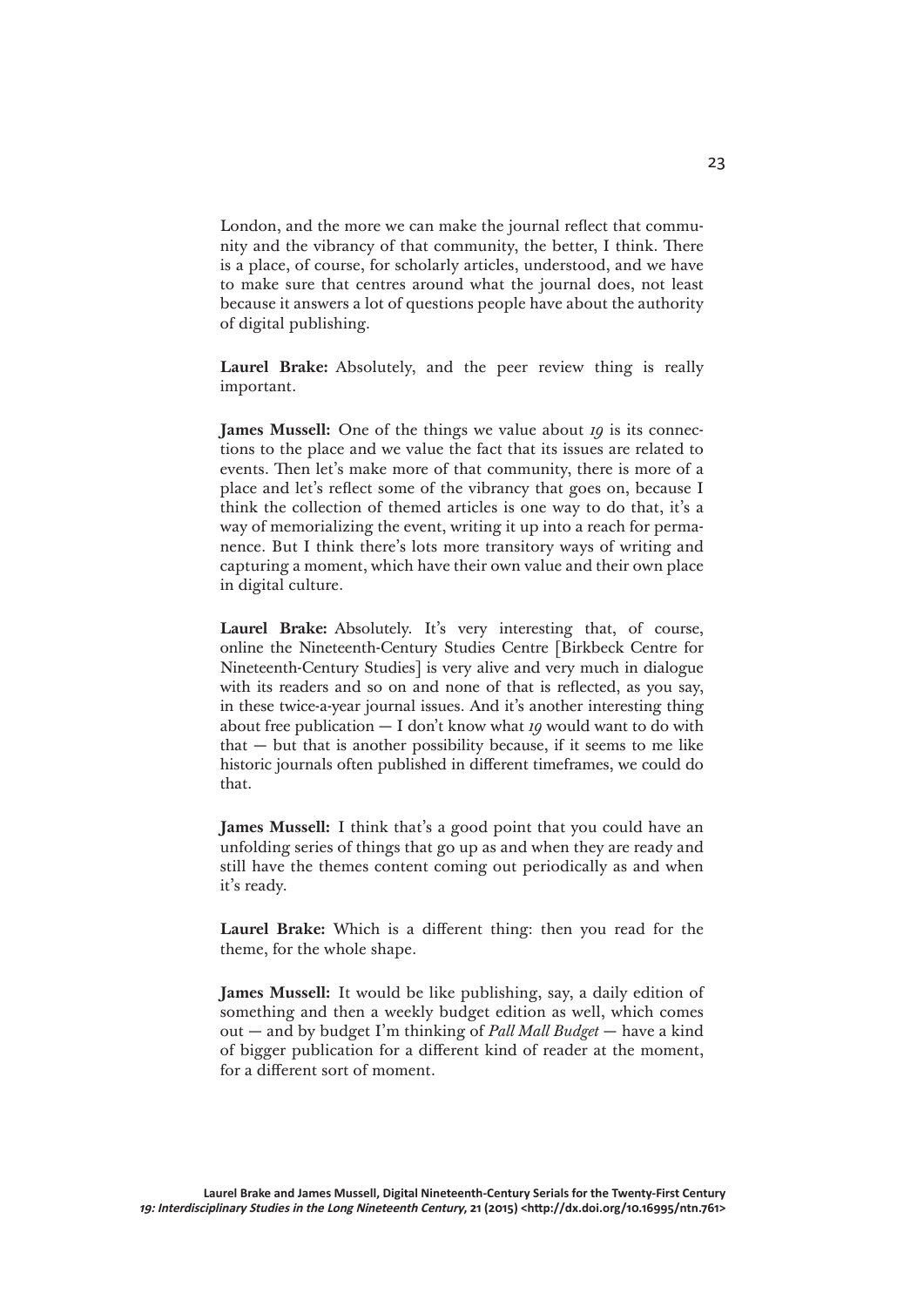**Laurel Brake:** But so many nineteenth-century journals do that: *Household Words* did that; they publish weekly and they publish monthly, and it was just routine, many, particularly weekly publications, but absolutely. So six-monthly is very sedate, shall we say; it's almost as sedate as quarterly — it's more sedate than quarterly even — and so one way of keeping *19* vibrant and in people's faces would be to release material as and when it was ready.

**James Mussell:** *19* is so well established now, it's been going a decade, which is a long time.

**Laurel Brake:** For a digital.

**James Mussell:** And it's a well-established journal, its scholarship and the articles speak for themselves. I think that bit of *19* is established and done. It's got its place in nineteenth-century scholarship; it's got its place in the world of the history of digital scholarship as well in a way, and now I think it's the next phase of *19*. What might be done now? How do we take further advantage of its digital media? How might it push back against the forms that it inherited? How might it engage new readers — new scholarly readers — but also all those other people who can call up *19* in just a tap of the keyboard? Because I think it needs to serve more than the people it covers…

**Laurel Brake:** We talked about Facebook, a Facebook site for *19* and Twitter feed. You thought that was really quite important.

**James Mussell:** I think in terms of finding-aids and building community, social media are important; it's just other channels through which content could be distributed and disseminated, could be talked about, and that buzz that goes around scholarly articles  $-$  or we want to encourage around scholarly articles — might be fostered.

**Laurel Brake:** Absolutely. And you said that you thought that we needed to go out and get our readers and that Twitter would do that  $-$  absolutely it would do that  $-$  and I thought it was a very convincing suggestion.

## **Funding models**

**James Mussell:** So, finance. There's always a cost with publishing, and there are costs that are bound up with both editorial work and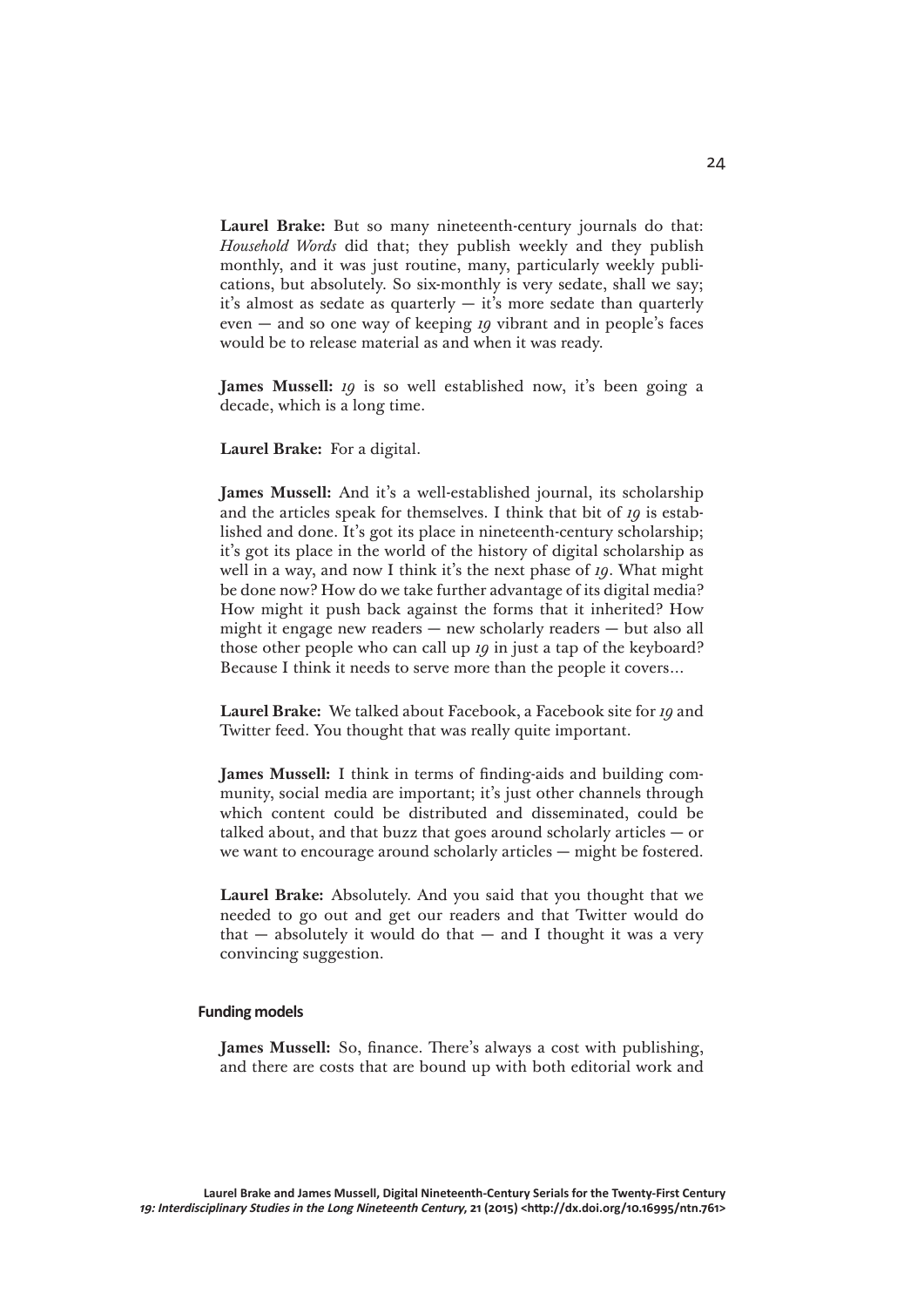also working with the medium itself too; and in digital publishing it remains the case, and so, for *19*, it's been funded, as I understand it, through various sources of money around Birkbeck.

**Laurel Brake:** Temporary money, yes.

**James Mussell:** And the money has funded the interns: one of the strengths of *19* is the internships and the fact that the interns are paid. I think we have to be very conscious about using the free labour of members of the scholarly community. But the challenge in journal periodical publishing is ongoing funding: it was in the nineteenth century, and it continues to be so today. And I guess for a journal like *19*, which hasn't got a formal publisher as such, it doesn't charge for access, that's the challenge. And we are being encouraged in British scholarly publishing to think about green and gold open access: gold open access, an author-pays model; green open access, a model that kind of sidesteps those kinds of questions entirely by encouraging authors to archive their articles or to publish in venues which don't charge their readers and cover their costs in other ways. And *19* at the moment very much falls within this green open access model: it doesn't charge its authors, it doesn't charge its readers, it finds its ways.

**Laurel Brake:** Its own finance, yes.

**James Mussell:** Do you think the endowed journal…?

**Laurel Brake:** It is an endowed journal.

**James Mussell:** It's the way to run scholarly publishing?

**Laurel Brake:** Well, I know and you probably, from the beginning, heard all the really terrible scrabbling around we had to do for finance and we have to do it periodically. And so very often when we met this spring, there would be this dour meeting and we'd say, 'Well, the money has run out.' And people would go away and try to find sources and we got another year and so on. So Jim and I were talking over lunch, since you asked us to talk about finance, and I came up with  $-$  and I don't know to what degree I im would agree to this — but… One of the things I thought about was advertising and I thought that advertising, even in a free journal… if in fact these adverts were resplendent, they might actually liven up the journal.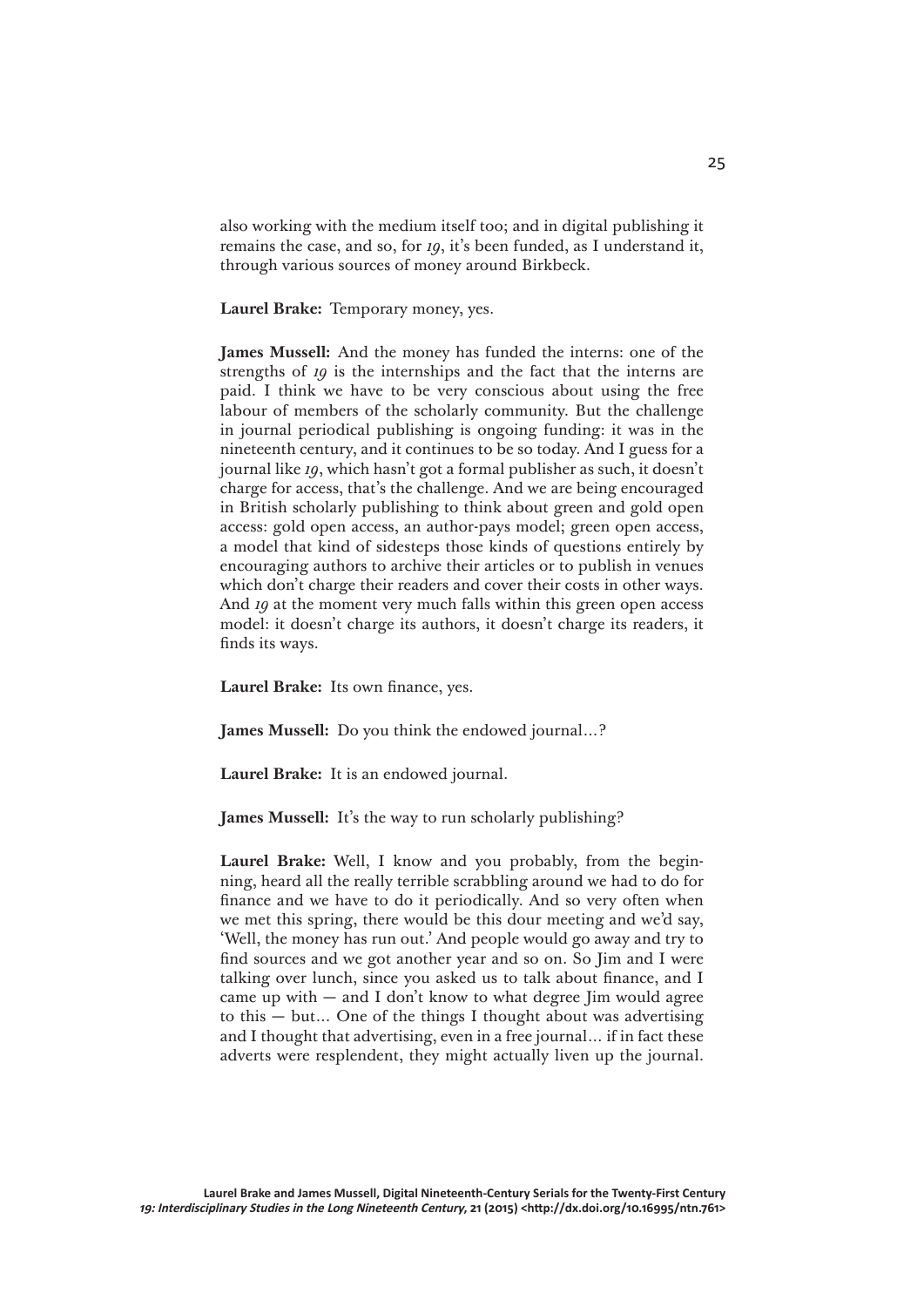Now, I don't mean glancing second-long moving images the way we see on the Web in Web advertising; I mean more sedate, fixed… They would have to be attached to the articles, because otherwise nobody would see them, because the journal is not presented as an ongoing PDF, so they would have to be attached to articles, but that could be done, it seems to me. And I'm thinking about nineteenthcentury journals, where display adverts were really interesting and very wonderful digressions of graphics; they had all these ornaments in the nineteenth-century press and they used fonts inventively and so on. So, quite interesting Victorian analogues to what we might do with advertising. I'm interested in advertising to see whether a publisher… You brought up this point that such an advert would last for six months and beyond  $-$  it would have a longevity  $-$  so if it were for books or a journal, it would be there for anybody who then looked at the journal to look at and maybe think, 'Oh yeah I forgot about that book' or that magazine. So, advertising was one thing we thought about. There was something else, what else did we talk about?

**James Mussell:** For me, the thing we really value about *19* is its contribution to scholarship and the opportunity it gives the people to learn about digital literacy and to learn about editorial practices. And I think institutions have a vested interest in showing off their activities in the best possible light, and I think it's a case that's difficult to be made in straitened times that it is worth endowing a journal in this respect. But the sums are quite small in institutional terms and the benefits are immense to the students who pass through the programme and to scholarship more broadly; but also in terms of marketing, to be vulgar about it, in terms of showing off.

**Laurel Brake:** Fundraising and locating donors as a university target.

**James Mussell:** But also about raising the profile of programmes that are taught in a particular institution, raising the profile of activities that happen. I think scholarly publishing is part of the job of the university in a way, and it also pays dividends in ways that are perhaps more recognizable by university management and administration.

**Laurel Brake:** So people might be attracted to Birkbeck because we produce this journal and because it comes out of our faculties. The other thing…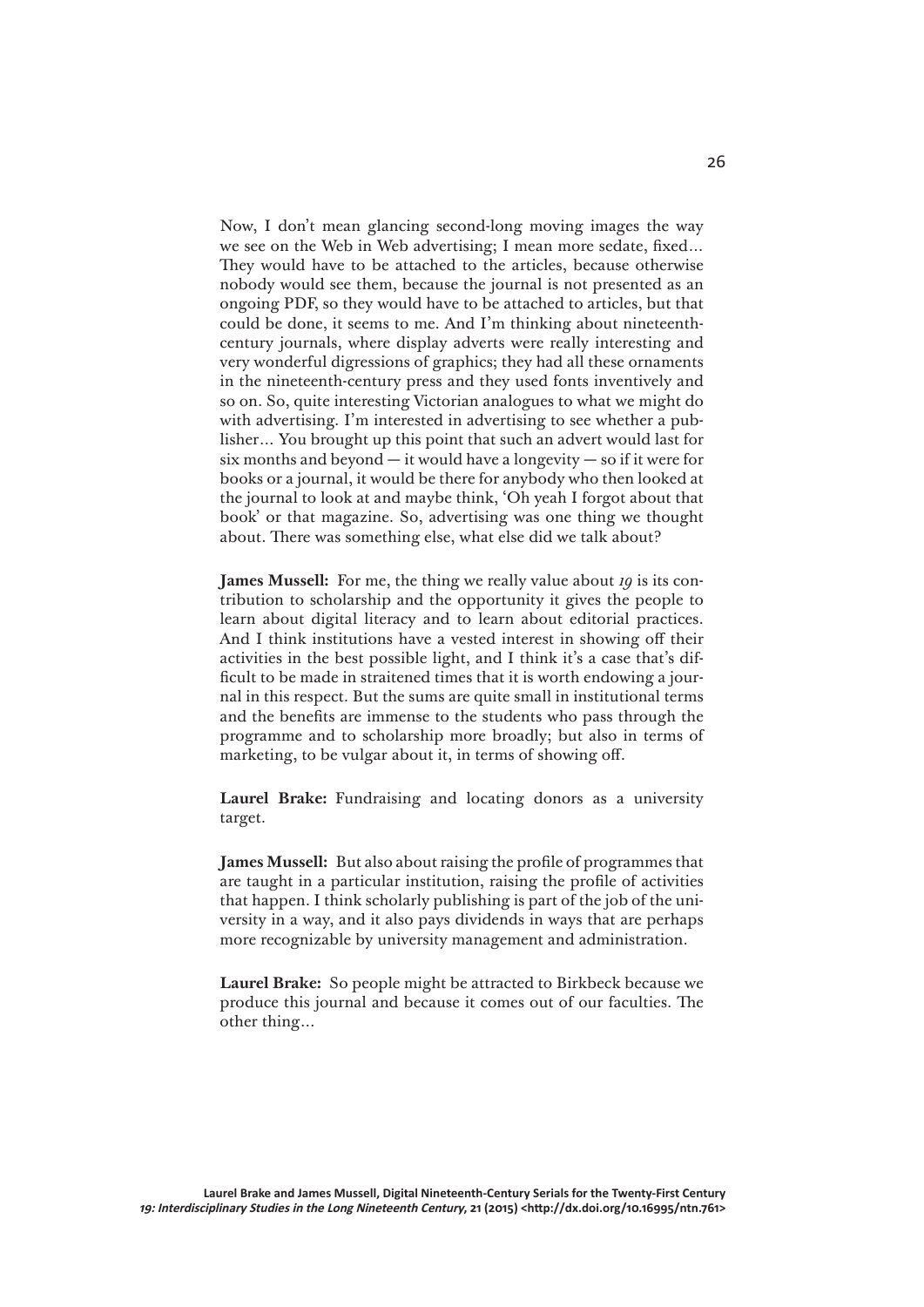**James Mussell:** Especially if the reach is developed of the journal; if we could reach a bit beyond the audiences that perhaps have reached us so far, out into the city, into the nation, into the world even, and just draw attention to the kinds of scholarly conversations, draw more attention to the scholarly conversations that happen in an institution like this.

**Laurel Brake:** I must say, I think that the notion of an endowment fund that would be dedicated to the journal would be the best option. I see no reason why that is incompatible with advertising; I think advertising is interesting copy — that's my view. But I also mooted this third alternative, which is much more controversial and it's this: it's [Project Muse](https://muse.jhu.edu). Well, we know that *Victorian Periodicals Review* went from  $-$  for a short time  $-$  really worrying about money because of the few sales of its cover price, to being in a very healthy financial state as a result of money from Project Muse. But Project Muse, of course, which buys access to distribution, depends on the journal being charged for, and if in the event there really was no other source of funding, it seems to me that it would be possible for *19* to make some modest charge, which, after all, *VPR*'s charges were quite modest, and then become eligible for purchase by [JSTOR](http://www.jstor.org) for the archives and Project Muse for the current issues. I think it's a last resort, but I think that it is a possibility, and of course the dissemination through Project Muse is quite considerable, isn't it?

**James Mussell:** It is. I don't see, though, those kinds of databases of journals. I think they are a way of maintaining a scholarly integrity over the back issue of the archive in a way of sort of imposing bibliographical order over scholarship in the past, and they are an important way of raising revenue, sure, but at the cost of denying access to content, and I think holding scholarship to ransom like that should always be the last option, particularly old scholarship, because it's a way of going back to some of the worst aspects of print again by saying there's this stuff that's been published and it's fixed, but we are going to keep it in some very privileged spaces, that only certain people have access to. Whereas, what we've got now is a publishing media, especially on the Web, in which we can publish very quickly, very cheaply, and so the costs of doing those aspects of print are no longer there. For me the costs are in labour and if we can recognize that labour, *19* is a tremendous asset for Birkbeck.

**Laurel Brake:** Of course, I agree.